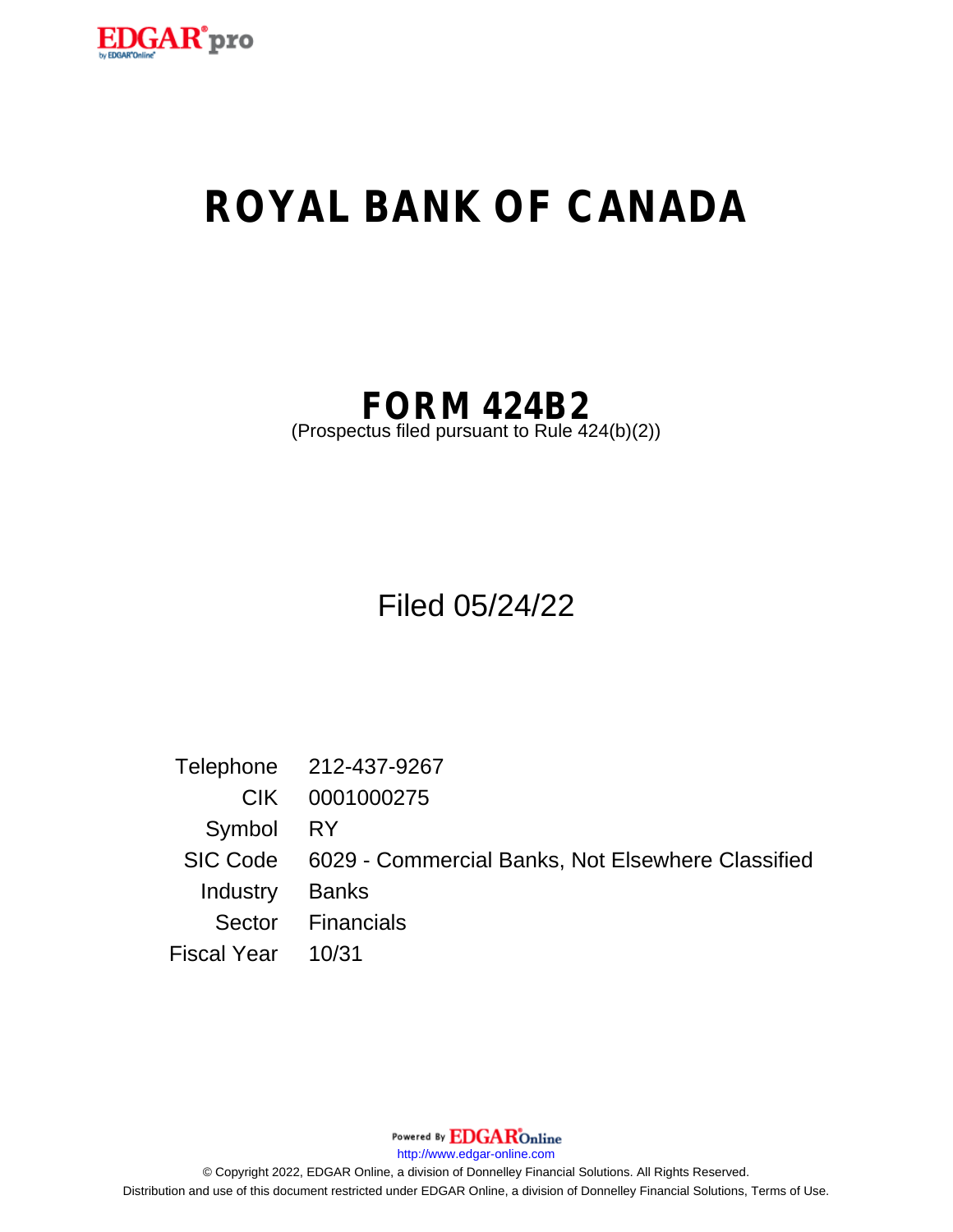

## **Pricing Supplement**

Dated May 20, 2022

to the Product Prospectus Supplement No. ERN-ES-1, the Prospectus Supplement and the Prospectus, Each Dated September 14, 2021

## \$937,000

Notes Linked to Raymond James Securities Selections, due May 23, 2024 Royal Bank of Canada

Royal Bank of Canada is offering notes (the "Notes") linked to an equally-weighted basket (the "Basket") of 35 equity securities (each, a "Reference Stock") selected by Raymond James & Associates, Inc. ("Raymond James"). The Reference Stocks are listed in the "Summary" section below.

The CUSIP number for the Notes is 78015QAQ4. The ISIN for the Notes is US78015QAQ47.

The Notes may pay quarterly interest, as described in this document. The amount of any interest to be paid on the Notes will not be fixed, and will depend on the total dividends on the Reference Stocks during the preceding Interest Calculation Period (as defined below).

Any payments on the Notes are subject to our credit risk. The Notes will not be listed on any securities exchange.

On the maturity date, the amount that we will pay to you for each \$1,000 in principal amount of the Notes (the "Redemption Amount") will depend upon the performance of the Basket over the term of the Notes. The Participation Rate is 96.60%. You may lose all or a portion of the principal amount of your Notes at maturity if the Basket Level Percentage (as defined below) is not at least approximately 103.52%, as described in more detail below. Please see the discussion below for more complete information about how the payment at maturity will be determined.

Issue Date: May 25, 2022

Maturity Date: May 23, 2024

Investing in the Notes involves a number of risks. See "Selected Risk Considerations" beginning on page P-7 of this pricing supplement, and "Risk Factors" beginning on page PS-4 of the product prospectus supplement and on page S-2 of the prospectus supplement.

The Notes will not constitute deposits insured by the Canada Deposit Insurance Corporation, the U.S. Federal Deposit Insurance Corporation or any other Canadian or U.S. government agency or instrumentality. The Notes are not subject to conversion into our common shares under subsection 39.2(2.3) of the Canada Deposit Insurance Corporation Act.

Neither the Securities and Exchange Commission nor any state securities commission has approved or disapproved of the Notes or determined that this pricing supplement is truthful or complete. Any representation to the contrary is a criminal offense.

|                                                       | Per Note | Total     |
|-------------------------------------------------------|----------|-----------|
| Price to public <sup><math>(1)</math></sup>           | 100.00%  | \$937,000 |
| Underwriting discounts and commissions <sup>(1)</sup> | $2.00\%$ | \$18.740  |
| Proceeds to Royal Bank of Canada                      | 98.00%   | \$918.260 |

(1) RBC Capital Markets, LLC, which we refer to as RBCCM, acting as agent for Royal Bank of Canada, will receive a commission of \$20.00 per \$1,000 in principal amount of the Notes, n and will use a portion of that commission to allow selling concessions to Raymond James of up to \$20.00 per \$1,000 in principal amount of the Notes. In addition, RBCCM will pay to Raymond James a licensing fee of up to 0

The initial estimated value of the Notes as of the Trade Date was \$948.96 per \$1,000 in principal amount, which is less than the price to public. The actual value of the Notes at any time will reflect many factors, cannot be predicted with accuracy, and may be less than this amount. We describe our determination of the initial estimated value in more detail below.

RBC Capital Markets, LLC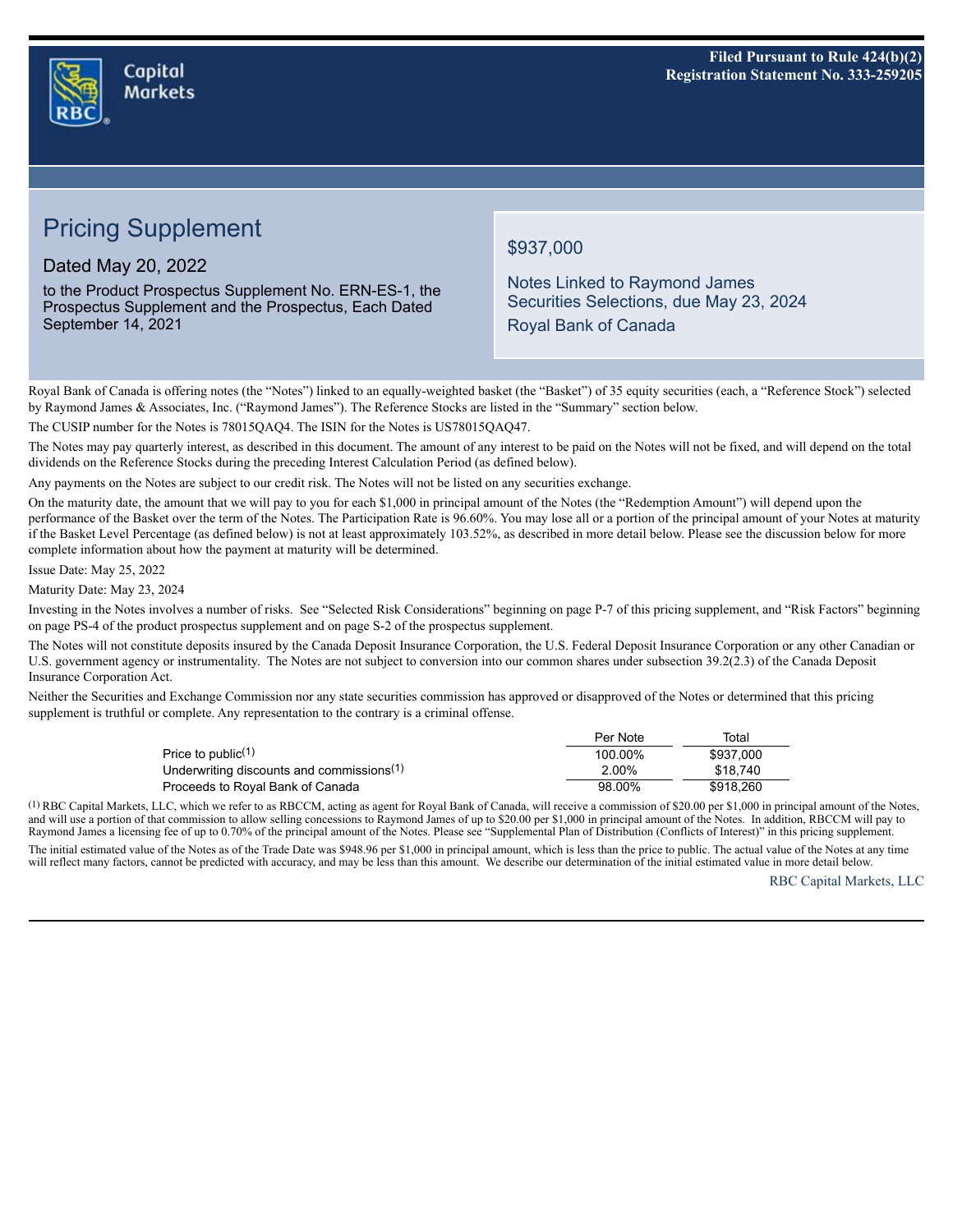## **SUMMARY**

The information in this "Summary" section is qualified by the more detailed information set forth in this pricing supplement, the product prospectus *supplement, the prospectus supplement, and the prospectus.*

| Issuer:<br>Underwriter:                               | Royal Bank of Canada ("Royal Bank")<br>RBC Capital Markets, LLC                                                                                                                                                                                                                                                                                                                                                                                                     |
|-------------------------------------------------------|---------------------------------------------------------------------------------------------------------------------------------------------------------------------------------------------------------------------------------------------------------------------------------------------------------------------------------------------------------------------------------------------------------------------------------------------------------------------|
| Currency:                                             | U.S. Dollars                                                                                                                                                                                                                                                                                                                                                                                                                                                        |
| Minimum<br>Investment:                                | \$1,000 and minimum denominations of \$1,000 in excess thereof                                                                                                                                                                                                                                                                                                                                                                                                      |
| <b>Trade Date</b><br>(Pricing<br>Date):               | May 20, 2022                                                                                                                                                                                                                                                                                                                                                                                                                                                        |
| <b>Issue Date:</b>                                    | May 25, 2022                                                                                                                                                                                                                                                                                                                                                                                                                                                        |
| Valuation<br>Date:                                    | May 20, 2024                                                                                                                                                                                                                                                                                                                                                                                                                                                        |
| Maturity<br>Date:                                     | May 23, 2024, subject to extension for market and other disruptions, as described below and in the product prospectus<br>supplement.                                                                                                                                                                                                                                                                                                                                |
| Reference<br>Asset:                                   | A Basket consisting of the 35 Reference Stocks set forth in the table below. We refer to the issuer of each Reference<br>Stock as a "Reference Stock Issuer."                                                                                                                                                                                                                                                                                                       |
| Payment at<br>Maturity (if<br>held to                 | The amount that you will receive at maturity for each \$1,000 in principal amount of the Notes (the "Redemption Amount")<br>will depend upon the performance of the Basket. The Redemption Amount will equal the product of (a) \$1,000, (b) the<br>Basket Level Percentage and (c) the Participation Rate.                                                                                                                                                         |
| maturity):                                            | As discussed in more detail below, the Basket Level Percentage must exceed approximately 103.52% in order for you to<br>receive a Redemption Amount per \$1,000 in principal amount of the Notes that exceeds the principal amount. In<br>addition, the Redemption Amount could be substantially less than the principal amount of the Notes.                                                                                                                       |
| Reference<br>Stock<br>Weighting:                      | For each Reference Stock, 1/35th                                                                                                                                                                                                                                                                                                                                                                                                                                    |
| Reference<br><b>Stock</b><br>Performance:             | The Reference Stock Performance will measure the change in value of each Reference Stock over the term of the Notes.<br>For each Reference Stock, the Reference Stock Performance will equal (a) the applicable Final Share Price divided by<br>(b) the applicable Initial Share Price, expressed as a percentage.                                                                                                                                                  |
| Weighted<br>Reference<br><b>Stock</b><br>Performance: | For each Reference Stock, the product of (a) its Reference Stock Performance and (b) the Reference Stock Weighting.                                                                                                                                                                                                                                                                                                                                                 |
| Participation<br>Rate:                                | 96.60%. Because the Participation Rate is less than 100%, the Basket Level Percentage must exceed approximately<br>103.52% in order for you to receive a Redemption Amount per \$1,000 in principal amount of the Notes that exceeds the<br>principal amount. In addition, because the Participation Rate is less than 100%, the interest payments you receive on the<br>Notes will be less than the applicable Dividend Amounts. See "Hypothetical Returns" below. |
| <b>Basket Level</b><br>Percentage:                    | The sum of the Weighted Reference Stock Performances.                                                                                                                                                                                                                                                                                                                                                                                                               |

P-2 RBC Capital Markets, LLC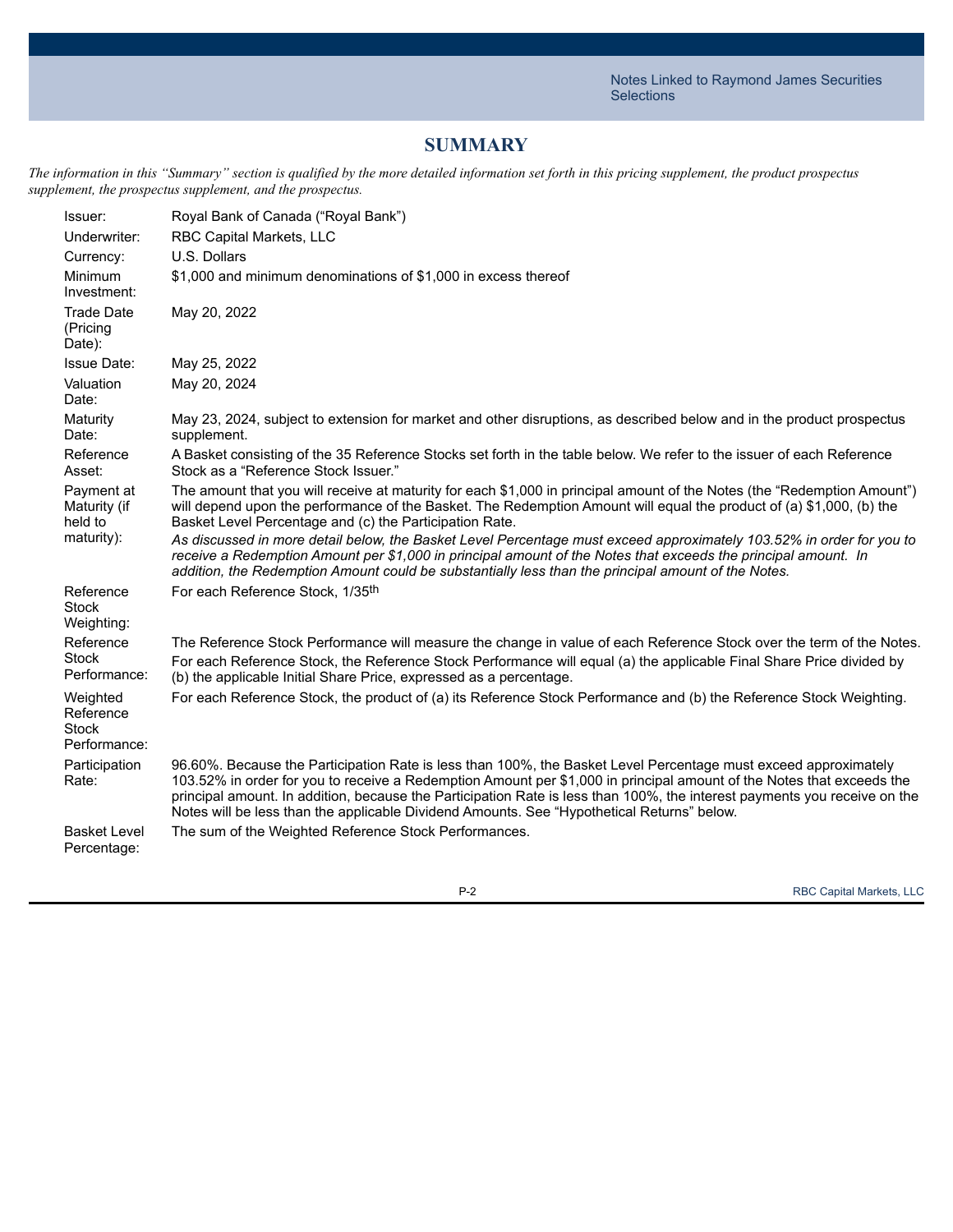Initial Share Price:

| For each Reference Stock, its closing price on the Trade Date, as determined by the Calculation Agent, as set forth in the |  |
|----------------------------------------------------------------------------------------------------------------------------|--|
| table below:                                                                                                               |  |

| <b>Reference Stock</b>                                 | <b>Ticker</b> | Initial<br>Share | <b>Reference Stock</b>                      | <b>Ticker</b> | Initial<br>Share |
|--------------------------------------------------------|---------------|------------------|---------------------------------------------|---------------|------------------|
|                                                        |               | Price            |                                             |               | Price            |
| Advance Auto Parts, Inc.                               | <b>AAP</b>    | \$181.89         | Lennar Corporation                          | <b>LEN</b>    | \$74.44          |
| The Allstate Corporation                               | <b>ALL</b>    | \$123.03         | <b>Newmont Corporation</b>                  | <b>NEM</b>    | \$67.19          |
| Avnet, Inc.                                            | <b>AVT</b>    | \$46.30          | PACCAR Inc                                  | <b>PCAR</b>   | \$79.81          |
| Booz Allen Hamilton<br><b>Holding Corporation</b>      | <b>BAH</b>    | \$78.84          | PotlatchDeltic Corporation                  | <b>PCH</b>    | \$53.20          |
| Bloomin' Brands, Inc.                                  | <b>BLMN</b>   | \$19.35          | The Proctor & Gamble<br>Company             | PG            | \$141.79         |
| Cadence Bank                                           | CADE          | \$25.39          | <b>Pioneer Natural Resources</b><br>Company | <b>PXD</b>    | \$266.48         |
| Chubb Limited                                          | CB            | \$204.00         | QUALCOMM Incorporated                       | <b>QCOM</b>   | \$131.60         |
| Cigna Corporation                                      | CI            | \$259.49         | AT&T Inc.                                   | T.            | \$20.40          |
| Cisco Systems, Inc.                                    | CSCO          | \$42.94          | Telephone and Data<br>Systems, Inc.         | <b>TDS</b>    | \$17.45          |
| <b>CVS Health Corporation</b>                          | CVS           | \$94.93          | <b>Target Corporation</b>                   | <b>TGT</b>    | \$155.36         |
| Dell Technologies Inc.                                 | <b>DELL</b>   | \$40.05          | Union Pacific Corporation                   | <b>UNP</b>    | \$213.58         |
| Devon Energy Corporation                               | <b>DVN</b>    | \$69.92          | United Parcel Service, Inc.                 | <b>UPS</b>    | \$171.04         |
| <b>Fidelity National</b><br>Information Services, Inc. | <b>FIS</b>    | \$99.68          | Valero Energy Corporation                   | <b>VLO</b>    | \$122.98         |
| Graphic Packaging<br><b>Holding Company</b>            | <b>GPK</b>    | \$20.35          | Verizon Communications<br>Inc.              | VZ            | \$49.53          |
| <b>Huntington Bancshares</b><br>Incorporated           | <b>HBAN</b>   | \$13.02          | Welltower Inc.                              | WELL          | \$88.11          |
| The Hartford Financial<br>Services Group, Inc.         | <b>HIG</b>    | \$66.79          | Waste Management, Inc.                      | <b>WM</b>     | \$154.50         |
| Hancock Whitney<br>Corporation                         | <b>HWC</b>    | \$47.06          | Walmart Inc.                                | <b>WMT</b>    | \$119.20         |
| Johnson & Johnson                                      | <b>JNJ</b>    | \$176.98         |                                             |               |                  |

Final Share Price:

For each Reference Stock, the closing price on the Valuation Date.

Interest **Calculation** Quarterly, on August 22, 2022, November 21, 2022, February 21, 2023, May 22, 2023, August 21, 2023, November 20, 2023, February 20, 2024 and the Valuation Date.

Dates:

Interest Payment Dates: Quarterly, on August 25, 2022, November 25, 2022, February 24, 2023, May 25, 2023, August 24, 2023, November 24, 2023, February 23, 2024 and the Maturity Date.

Calculation of Interest Payments: The amount of each interest payment, if any, will depend upon the amount of dividends on each Reference Stock calculated during the Interest Calculation Period (as defined below) preceding each interest payment date, and will equal, for each \$1,000 in principal amount, (a) the sum of the Dividend Amounts for each of the Reference Stocks multiplied by (b) the Participation Rate.

P-3 RBC Capital Markets, LLC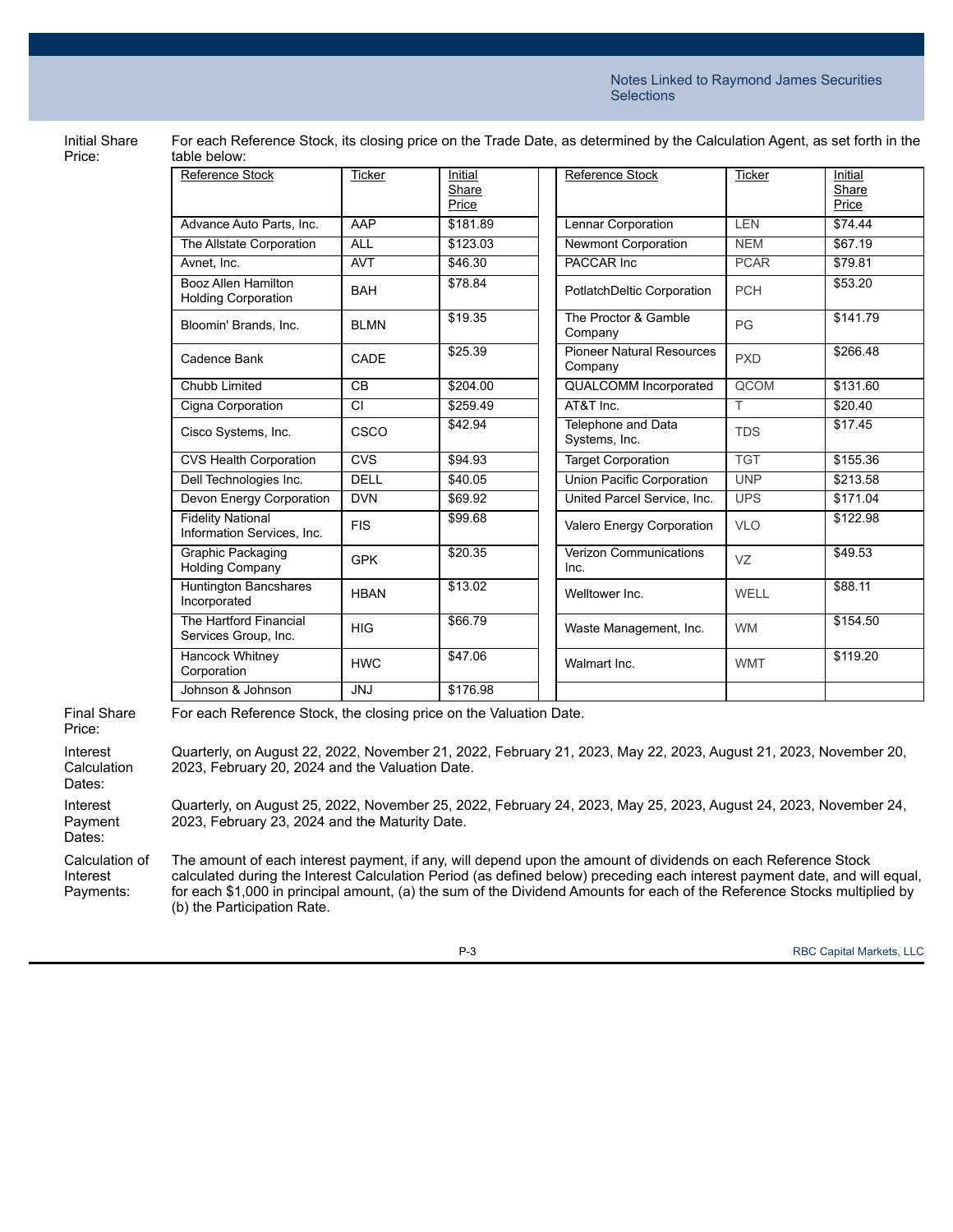| Interest<br>Calculation<br>Period:                     | The period from, and excluding the Interest Calculation Date of the prior Interest Calculation Period, to and including, the<br>Interest Calculation Date of the current Interest Calculation Period, provided that the first Interest Calculation Period shall<br>commence on and exclude the Trade Date and the last Interest Calculation Period shall end on and include the Final<br>Valuation Date.                                                                                                                                                                                                                                                                                                                                                                                                                                                                                                                                                                              |
|--------------------------------------------------------|---------------------------------------------------------------------------------------------------------------------------------------------------------------------------------------------------------------------------------------------------------------------------------------------------------------------------------------------------------------------------------------------------------------------------------------------------------------------------------------------------------------------------------------------------------------------------------------------------------------------------------------------------------------------------------------------------------------------------------------------------------------------------------------------------------------------------------------------------------------------------------------------------------------------------------------------------------------------------------------|
| Dividend<br>Amount:                                    | For each Reference Stock, an amount in U.S. dollars equal to (a) \$1,000 divided by the applicable Initial Share Price<br>multiplied by (b) the applicable Reference Stock Weighting multiplied by (c) 100% of the gross cash distributions<br>(including ordinary and extraordinary dividends) per share of the Reference Stock declared by the applicable Reference<br>Stock Issuer where the date that the applicable Reference Stock has commenced trading ex-dividend on its primary U.S.<br>securities exchange as to each relevant distribution occurs during the relevant Interest Calculation Period, determined as<br>described in more detail in the section below, "Description of the Notes - Interest Payments." As to each Reference<br>Stock Issuer that is organized (or becomes reorganized) outside of the U.S., the applicable Dividend Amount may be<br>reduced as described in the section below, "Description of the Notes—Interest Payments—Dividend Amount." |
| Calculation<br>Agent:                                  | RBC Capital Markets, LLC, our wholly-owned subsidiary ("RBCCM")                                                                                                                                                                                                                                                                                                                                                                                                                                                                                                                                                                                                                                                                                                                                                                                                                                                                                                                       |
| U.S. Tax<br>Treatment:                                 | By purchasing a Note, each holder agrees (in the absence of a change in law, an administrative determination or a<br>judicial ruling to the contrary) to treat the Note as a pre-paid contingent income-bearing cash-settled derivative contract<br>for U.S. federal income tax purposes. However, the U.S. federal income tax consequences of your investment in the<br>Notes are uncertain and the Internal Revenue Service could assert that the Notes should be taxed in a manner that is<br>different from that described in the preceding sentence. Please see the discussion in this pricing supplement under<br>"Supplemental Discussion of U.S. Federal Income Tax Consequences" and the discussion (including the opinion of<br>Ashurst LLP, our special U.S. tax counsel) in the product prospectus supplement under "Supplemental Discussion of U.S.<br>Federal Income Tax Consequences," which apply to the Notes.                                                       |
| Distribution:                                          | The Notes are not intended for purchase by any investor that is not a United States person, as that term is defined for<br>U.S. federal income tax purposes, and no dealer may make offers of the Notes to any such investor. Investors purchasing<br>a Note will be required to certify their status as a United States person for U.S. federal income tax purposes by providing<br>a duly completed and executed Internal Revenue Service Form W-9.                                                                                                                                                                                                                                                                                                                                                                                                                                                                                                                                 |
| Secondary<br>Market:                                   | RBCCM (or one of its affiliates), though not obligated to do so, may maintain a secondary market in the Notes after the<br>issue date. The amount that you may receive upon sale of your Notes prior to maturity may be less than the<br>principal amount of your Notes.                                                                                                                                                                                                                                                                                                                                                                                                                                                                                                                                                                                                                                                                                                              |
| Listing:                                               | The Notes will not be listed on any securities exchange.                                                                                                                                                                                                                                                                                                                                                                                                                                                                                                                                                                                                                                                                                                                                                                                                                                                                                                                              |
| Clearance<br>and<br>Settlement:                        | DTC global (including through its indirect participants Euroclear and Clearstream, Luxembourg as described under<br>"Ownership and Book-Entry Issuance" in the prospectus).                                                                                                                                                                                                                                                                                                                                                                                                                                                                                                                                                                                                                                                                                                                                                                                                           |
| <b>Terms</b><br>Incorporated<br>in the Master<br>Note: | All of the terms appearing above the item captioned "Secondary Market" on pages P-2 to P-3 of this pricing supplement<br>and the terms appearing under the captions "Description of the Notes" below and "General Terms of the Notes" in the<br>product prospectus supplement.                                                                                                                                                                                                                                                                                                                                                                                                                                                                                                                                                                                                                                                                                                        |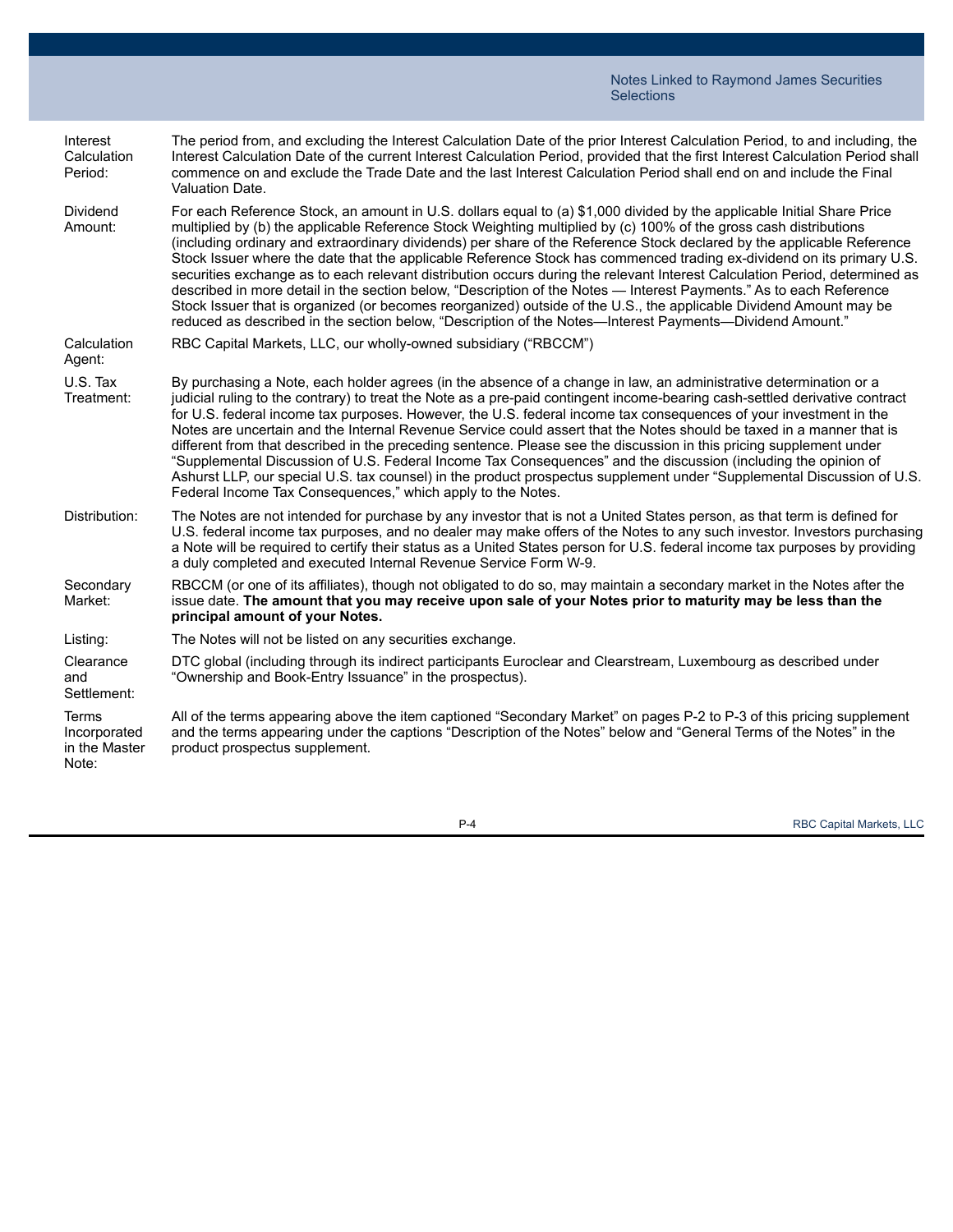## **ADDITIONAL TERMS OF YOUR NOTES**

You should read this pricing supplement together with the prospectus dated September 14, 2021, as supplemented by the prospectus supplement dated September 14, 2021 and the product prospectus supplement dated September 14, 2021, relating to our Senior Global Medium-Term Notes, Series I, of which these Notes are a part. Capitalized terms used but not defined in this pricing supplement will have the meanings given to them in the product prospectus supplement. In the event of any conflict, this pricing supplement will control. The Notes vary from the terms described in the product prospectus supplement in several important ways.

This pricing supplement, together with the documents listed below, contains the terms of the Notes and supersedes all prior or contemporaneous oral statements as well as any other written materials including preliminary or indicative pricing terms, correspondence, trade ideas, structures for implementation, sample structures, brochures or other educational materials of ours. You should carefully consider, among other things, the matters set forth in "Risk Factors" in the prospectus supplement and in the product prospectus supplement, as the Notes involve risks not associated with conventional debt securities. We urge you to consult your investment, legal, tax, accounting and other advisors before you invest in the Notes. You may access these documents on the SEC website at www.sec.gov as follows (or if that address has changed, by reviewing our filings for the relevant date on the SEC website):

- Prospectus dated September 14, 2021: [https://www.sec.gov/Archives/edgar/data/1000275/000121465921009470/rbc911212424b3.htm](https://content.edgar-online.com/ExternalLink/EDGAR/0001214659-21-009470.html?hash=8ebf0fc028a20c09acd3f1d5f17a09389ee80aa943055714e8dd70feedf2b1c5&dest=rbc911212424b3_htm)
- Prospectus Supplement dated September 14, 2021: [https://www.sec.gov/Archives/edgar/data/1000275/000121465921009472/rbcsupp911210424b3.htm](https://content.edgar-online.com/ExternalLink/EDGAR/0001214659-21-009472.html?hash=6877614eeb02f015db388f60fb83368574114a31b4745e0a4bb8ec4ba0366836&dest=rbcsupp911210424b3_htm)
- Product Prospectus Supplement ERN-ES-1 dated September 14, 2021: [https://www.sec.gov/Archives/edgar/data/1000275/000114036121031259/brhc10028936\\_424b5.htm](https://content.edgar-online.com/ExternalLink/EDGAR/0001140361-21-031259.html?hash=e3d14b17a3bd8168e04ada6c1d1dddf978039e838a2045571c6b4fc8be93005a&dest=brhc10028936_424b5_htm)

Our Central Index Key, or CIK, on the SEC website is 1000275. As used in this pricing supplement, "we," "us," or "our" refers to Royal Bank of Canada.



P-5 RBC Capital Markets, LLC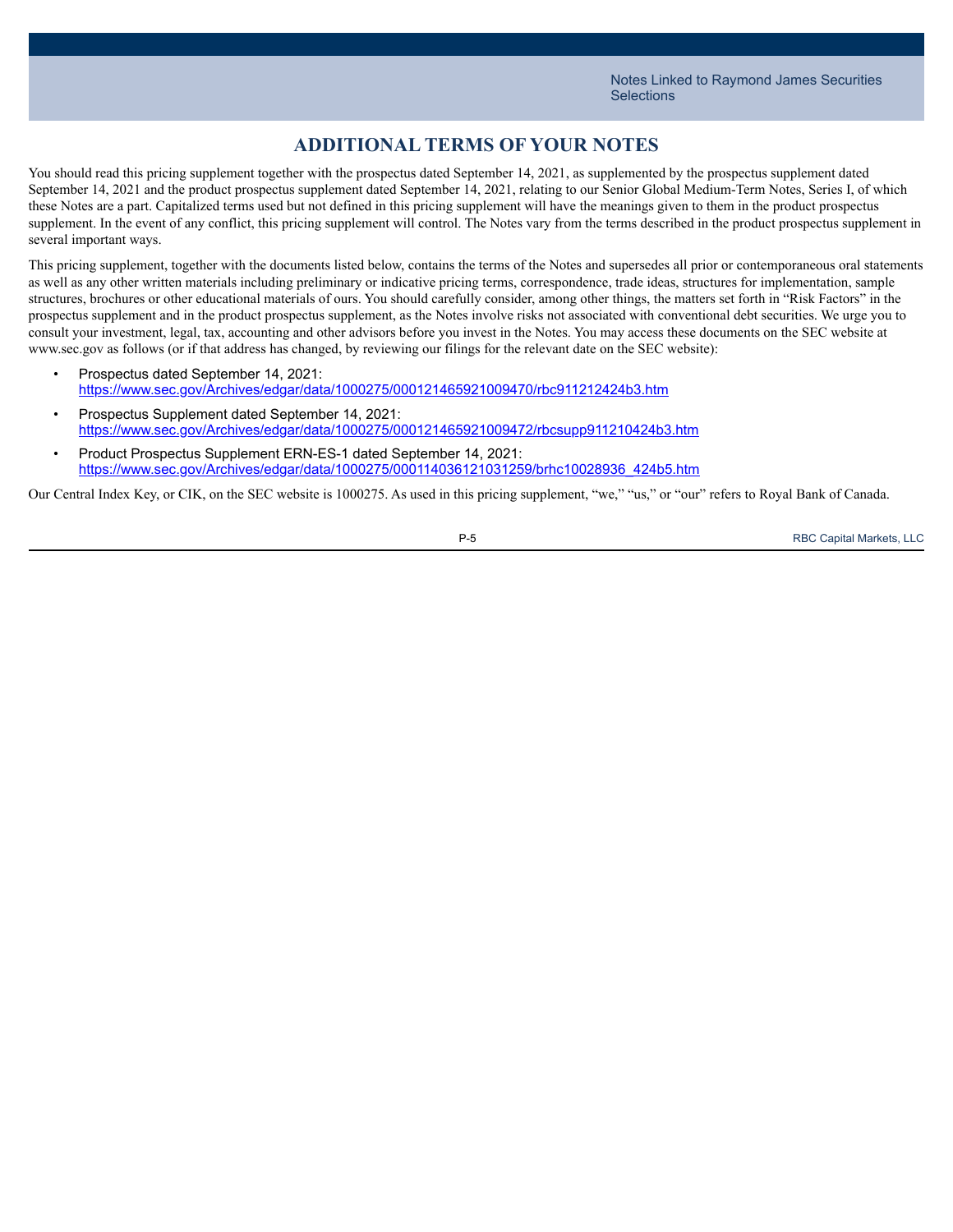## **HYPOTHETICAL RETURNS**

The following hypothetical examples are provided for illustration purposes only and are hypothetical; they do not purport to be representative of every possible scenario concerning increases or decreases in the value of the Basket and the related effect on the Redemption Amount. The following hypothetical examples illustrate the payment you would receive on the maturity date if you purchased \$1,000 in principal amount of the Notes. Numbers appearing in the examples below have been rounded for ease of analysis. The examples below are based on the Participation Rate of 96.60%. This table does not reflect any interest that may be paid on the Notes.

| <b>Basket Level</b><br>Percentage | Redemption Amount per \$1,000 in<br><b>Principal Amount</b> | Percentage Gain (or Loss) per<br>\$1,000 in Principal Amount |
|-----------------------------------|-------------------------------------------------------------|--------------------------------------------------------------|
| 140.00%                           | \$1,352.40                                                  | 35.24%                                                       |
| 130.00%                           | \$1,255.80                                                  | 25.58%                                                       |
| 120.00%                           | \$1.159.20                                                  | 15.92%                                                       |
| 110.00%                           | \$1,062.60                                                  | 6.26%                                                        |
| $103.52\%$ (1)                    | \$1,000.00                                                  | $0.00\%$                                                     |
| $100.00\%$ <sup>(2)</sup>         | \$966.00                                                    | $-3.40%$                                                     |
| 90.00%                            | \$869.40                                                    | $-13.06\%$                                                   |
| 80.00%                            | \$772.80                                                    | $-22.72%$                                                    |
| 70.00%                            | \$676.20                                                    | $-32.38%$                                                    |
| 60.00%                            | \$579.60                                                    | $-42.04\%$                                                   |
| 30.00%                            | \$289.80                                                    | $-71.02\%$                                                   |
| $0.00\%$                          | \$0.00                                                      | $-100.00\%$                                                  |

(1) For you to receive a Redemption Amount greater than the principal amount of the Notes, the Basket Level Percentage must be greater than approximately 103.52% due to the effect of the Participation Rate being only 96.60%.

(2) If the Basket Level Percentage is not at least approximately 103.52%, you will lose some or all of the principal amount of the Notes.

Please see the sections below, "Additional Risk Factors—General Risks Relating to the Terms of the Notes—You May Lose Some or All of the Principal Amount at Maturity" and "—The Notes Will Not Reflect the Full Performance of the Reference Stocks, Which May Negatively Impact Your Return on the Notes<sup>"</sup>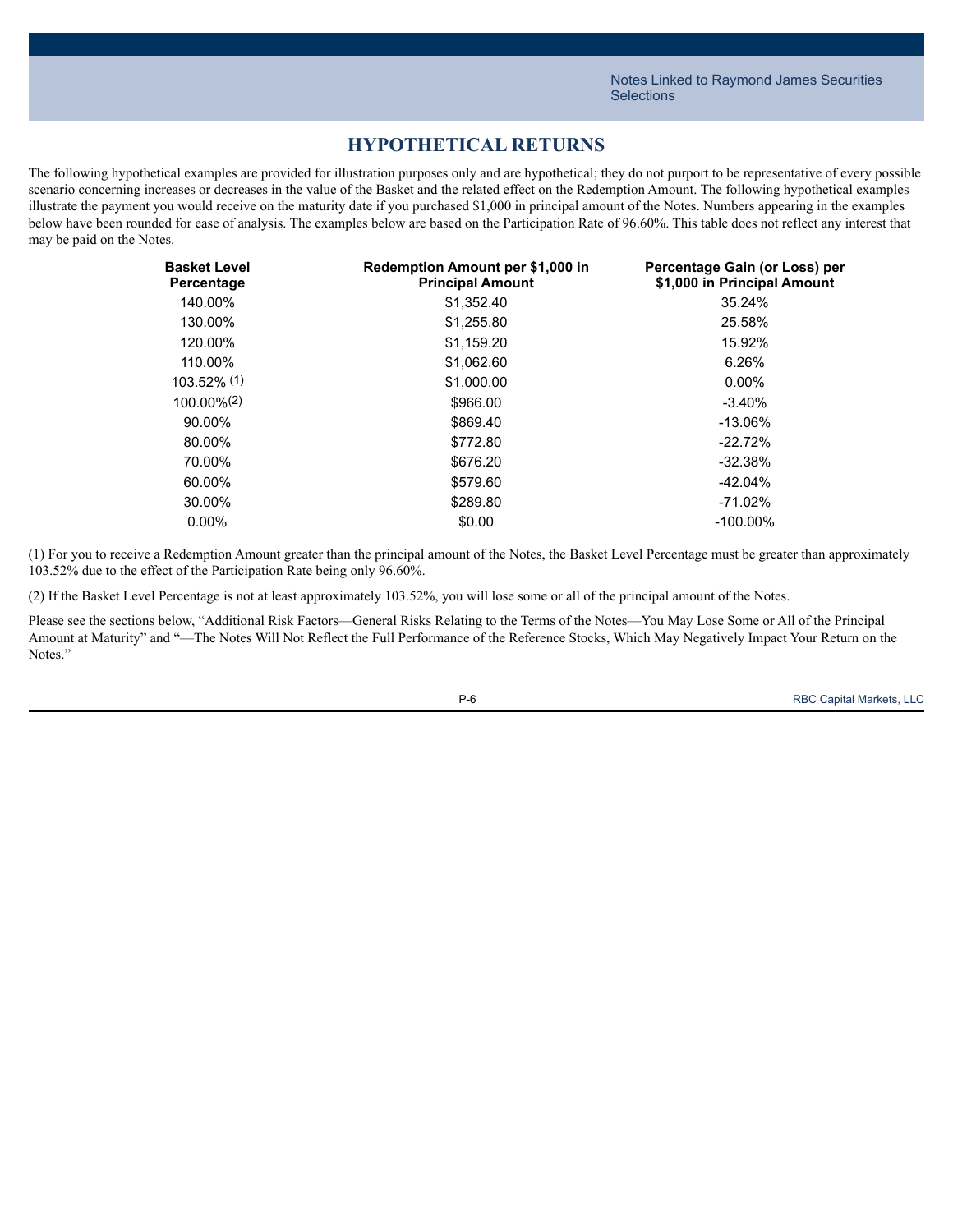## **SELECTED RISK CONSIDERATIONS**

An investment in the Notes involves significant risks. Investing in the Notes is not equivalent to investing directly in any of the Reference Stocks. These risks are explained in more detail in the section "Risk Factors" in the product prospectus supplement and the prospectus supplement. In addition to the risks described in the product prospectus supplement and the prospectus supplement, you should consider the following:

#### **General Risks Relating to the Terms of the Notes**

- **You May Lose Some or All of the Principal Amount at Maturity** –– The Notes do not guarantee any return of principal. The amount payable on the Notes at maturity will depend on the performance of each of the Reference Stocks, and may be less, and possibly significantly less, than your initial investment. If the prices of some or all of the Reference Stocks decrease, the payment at maturity may be less than the principal amount. In addition, because the Participation Rate is only 96.60%, the Basket Level Percentage must exceed approximately 103.52% in order for you to receive a Redemption Amount that exceeds the principal amount. You may lose all or a substantial portion of the amount that you invested to purchase the Notes. You may incur a loss, even if the Basket Level Percentage is greater than 100% (but less than approximately 103.52%). Please also see "—The Notes Will Not Reflect the Full Performance of the Reference Stocks, Which May Negatively Impact Your Return on the Notes."
- The Notes May Not Pay Interest and Your Return May Be Lower than the Return on a Conventional Debt Security of Comparable **Maturity** –– There may be no periodic interest payments on the Notes, and any such payments may be less than there would be on a conventional fixed-rate or floating-rate debt security having the same maturity. The amount of each interest payment, if any, will depend upon the Dividend Amount of each Reference Stock during the Interest Calculation Period preceding each interest payment date, as adjusted by the Participation Rate. The return that you will receive on the Notes, which could be negative, may be less than the return you could earn on other investments. Your return may be less than the return you would earn if you purchased one of our conventional senior interest bearing debt securities.
- The Notes Will Not Reflect the Full Performance of the Reference Stocks, Which May Negatively Impact Your Return on the Notes –– Because the calculation of the Redemption Amount includes a Participation Rate of less than 100%, the return, if any, on the Notes will not reflect the full performance of the Reference Stocks. Therefore, the yield to maturity based on the methodology for calculating the Redemption Amount will be less than the yield that would be produced if the Reference Stocks were purchased and held for a similar period. The Basket Level Percentage must be at least approximately 103.52% for the Redemption Amount to exceed the principal amount. In addition, because the Participation Rate is less than 100%, the interest payments you receive on the Notes will be less than the applicable Dividend Amounts.
- Any Increase in the Price of One or More Reference Stocks May Be Offset by Decreases in the Price of One or More Other **Reference Stocks** –– The price of one or more of the Reference Stocks may increase while the price of one or more of the other Reference Stocks decreases. Therefore, in determining the value of the Basket at any time, including on the Valuation Date, increases in the price of one Reference Stock may be moderated, or wholly offset, by decreases in the price of one or more other Reference Stocks.
- Payments on the Notes Are Subject to Our Credit Risk, and Changes in Our Credit Ratings Are Expected to Affect the Market Value **of the Notes** –– The Notes are our unsecured debt securities. As a result, your receipt of any amounts due on the Notes is dependent upon our ability to repay our obligations on the applicable payment date. This will be the case even if the value of the Basket increases after the Trade Date. No assurance can be given as to what our financial condition will be at maturity of the Notes.
- **Owning the Notes Is Not the Same as Owning the Reference Stocks ––** The return on your Notes is unlikely to reflect the return you would realize if you actually owned the Reference Stocks. For example, although certain dividends on the Reference Stocks will be reflected in the interest payments on the Notes, they will be subject to and reduced by the Participation Rate and based upon the "Net Percentage" and other amounts set forth below; accordingly, an investment in the Notes may return less than an actual investment in the Reference Stocks. As an



P-7 RBC Capital Markets, LLC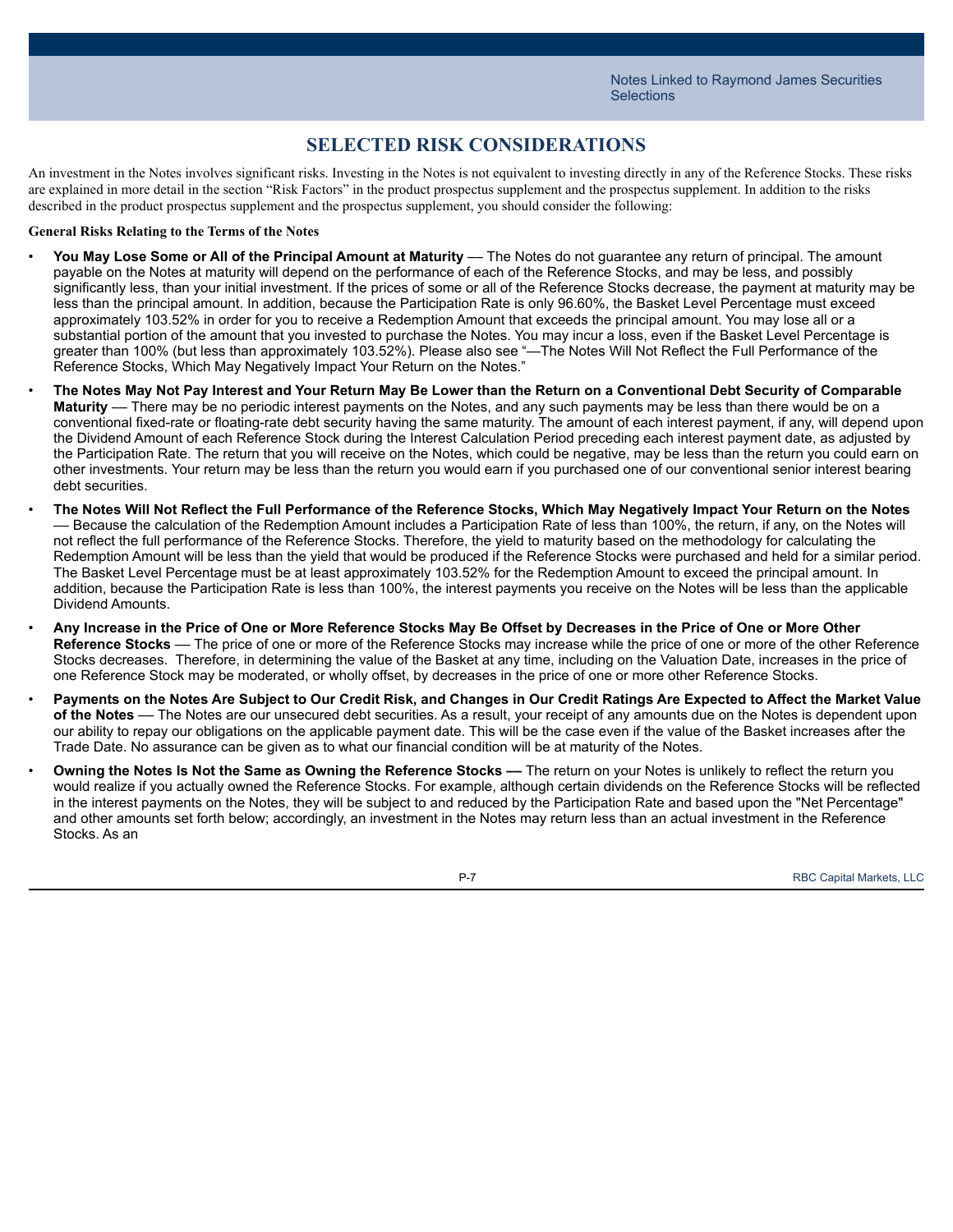owner of the Notes, you will not have voting rights or any other rights that holders of the Reference Stocks may have. Furthermore, one or more of the Reference Stocks may appreciate during the term of the Notes, and, due to the Participation Rate, you will not fully participate in such appreciation.

- The Payments on the Notes Are Subject to Postponement Due to Market Disruption Events and Adjustments The payments on the Notes are subject to adjustment as described in this document. For a description of what constitutes a market disruption event as well as the consequences of that market disruption event, see "Description of the Notes—Market Disruption Events" below.
- Significant Aspects of the Tax Treatment of the Notes Are Uncertain and Certain Aspects May Make the Notes Less Suitable for **Certain Non-U.S. Investors** –– The tax treatment of the Notes is uncertain. We do not plan to request a ruling from the Internal Revenue Service or from any Canadian authorities regarding the tax treatment of the Notes, and the Internal Revenue Service or a court may not agree with the tax treatment described in this pricing supplement. Although the U.S. federal income tax treatment of the interest payments is uncertain, we intend to take the position that such interest payments constitute taxable ordinary income to a United States holder at the time received or accrued in accordance with the holder's regular method of accounting.

The Internal Revenue Service has issued a notice indicating that it and the Treasury Department are actively considering whether, among other issues, a holder should be required to accrue interest over the term of an instrument such as the Notes based on the amount that may be paid at maturity, and whether all or part of the gain a holder may recognize upon sale or maturity of an instrument such as the Notes could be treated as ordinary income (in addition to the interest payments) on a current basis. The outcome of this process is uncertain and could apply on a retroactive basis.

Moreover, the Notes are not intended for purchase by any investor that is not a United States person, as that term is defined for U.S. federal income tax purposes, and no dealer may make offers of the Notes to any such investor. Investors purchasing a Note will be required to certify their status as a United States person for U.S. federal income tax purposes by providing a duly completed and executed Internal Revenue Service Form W-9. If investors that are not "United States persons" for U.S. federal income tax purposes acquire any Notes, such investors may incur U.S. tax obligations as a result of owning such Notes.

Please read carefully the section entitled "Supplemental Discussion of U.S. Federal Income Tax Consequences" in this pricing supplement, the section entitled "Tax Consequences—United States Taxation" in the accompanying prospectus, and the section entitled "Supplemental Discussion of U.S. Federal Income Tax Consequences" in the accompanying product prospectus supplement. You should consult your tax advisor about your own tax situation.

#### **Risks Relating to the Secondary Market for the Notes**

- There May Not Be an Active Trading Market for the Notes-Sales in the Secondary Market May Result in Significant Losses -There may be little or no secondary market for the Notes. The Notes will not be listed on any securities exchange. RBCCM and our other affiliates may make a market for the Notes; however, they are not required to do so. RBCCM or any other affiliate of ours may stop any market-making activities at any time. Even if a secondary market for the Notes develops, it may not provide significant liquidity or trade at prices advantageous to you. We expect that transaction costs in any secondary market would be high. As a result, the difference between bid and asked prices for your Notes in any secondary market could be substantial.
- **The Market Value of the Notes May Be Influenced by Many Unpredictable Factors** –– The following factors, many of which are beyond our control, may influence the market value of the Notes:
	- the market prices of the Reference Stocks;
	- the dividend yields of the Reference Stocks;
	- economic, financial, political, military, regulatory, legal and other events that affect the securities markets generally, and which may affect the values of the Reference Stocks; and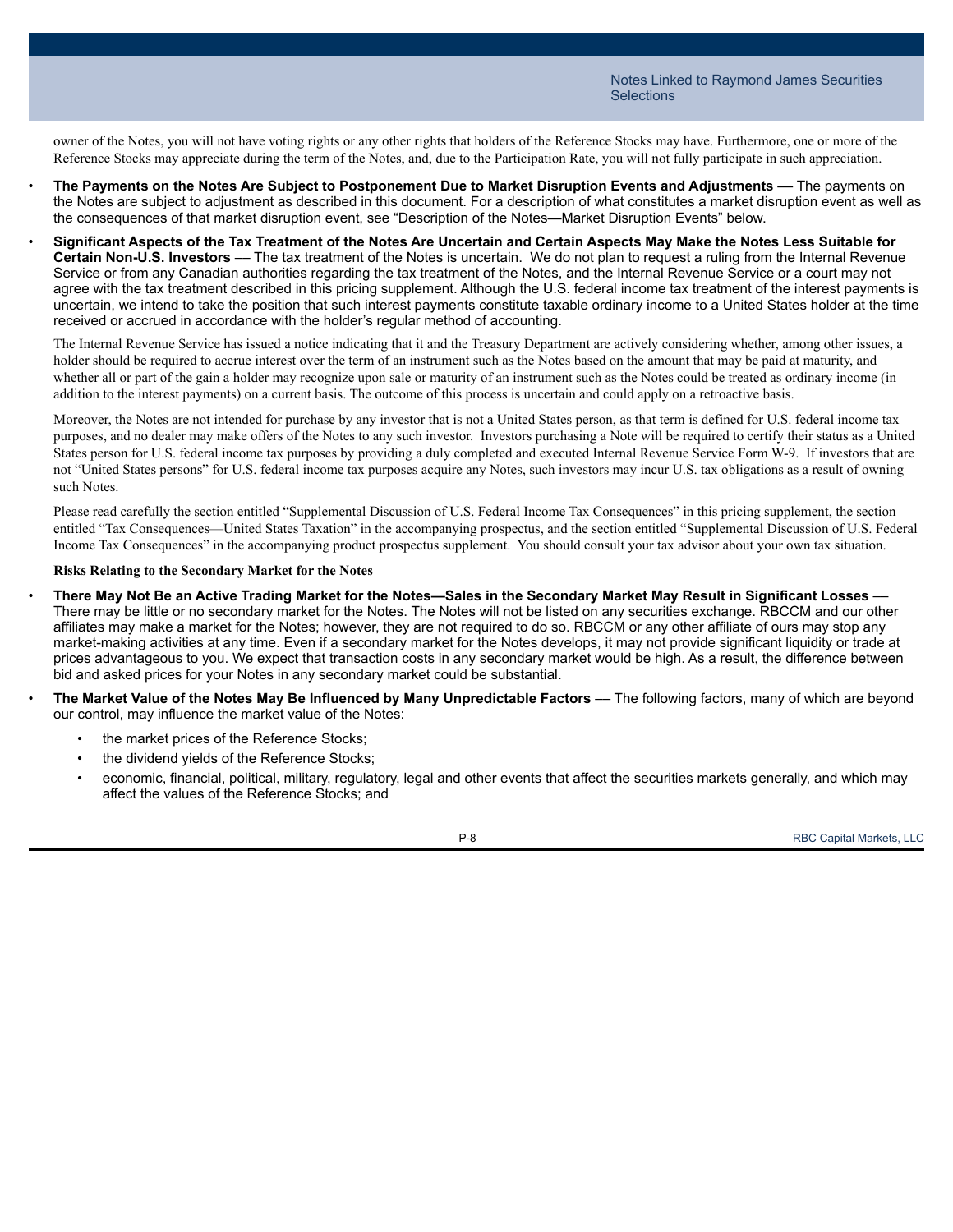#### • interest rates in the market.

These factors may influence the market value of your Notes if you sell your Notes before maturity. Our creditworthiness, as represented by our credit ratings or as otherwise perceived in the market will also affect the market value of your Notes. If you sell your Notes prior to maturity, you may receive less than your initial investment.

#### **Risks Relating to the Initial Estimated Value of the Notes**

The Initial Estimated Value of the Notes Is Less than the Price to the Public - The initial estimated value that is set forth on the cover page of this pricing supplement does not represent a minimum price at which we, RBCCM or any of our affiliates would be willing to purchase the Notes in any secondary market (if any exists) at any time. If you attempt to sell the Notes prior to maturity, their market value may be lower than the price you paid for them and the initial estimated value. This is due to, among other things, changes in the prices of the Reference Stocks, the borrowing rate we pay to issue securities of this kind, and the inclusion in the price to the public of the underwriting discount, licensing fee and the estimated costs relating to our hedging of the Notes. These factors, together with various credit, market and economic factors over the term of the Notes, are expected to reduce the price at which you may be able to sell the Notes in any secondary market and will affect the value of the Notes in complex and unpredictable ways. Assuming no change in market conditions or any other relevant factors, the price, if any, at which you may be able to sell your Notes prior to maturity may be less than your original purchase price, as any such sale price would not be expected to include the underwriting discount, licensing fee or the hedging costs relating to the Notes. In addition to bid-ask spreads, the value of the Notes determined by RBCCM for any secondary market price is expected to be based on the secondary rate rather than the internal funding rate used to price the Notes and determine the initial estimated value. As a result, the secondary price will be less than if the internal funding rate was used. The Notes are not designed to be short-term trading instruments. Accordingly, you should be able and willing to hold your Notes to maturity.

The Initial Estimated Value of the Notes that Is Set Forth on the Cover Page of this Pricing Supplement Is an Estimate Only, **Calculated as of the Time the Terms of the Notes Were Set —** The initial estimated value of the Notes is based on the value of our obligation to make the payments on the Notes, together with the mid-market value of the derivative embedded in the terms of the Notes. See "Structuring the Notes" below. Our estimate will be based on a variety of assumptions, including our credit spreads, expectations as to dividends, interest rates and volatility, and the expected term of the Notes. These assumptions are based on certain forecasts about future events, which may prove to be incorrect. Other entities may value the Notes or similar securities at a price that is significantly different than we do.

The value of the Notes at any time after the Trade Date will vary based on many factors, including changes in market conditions, and cannot be predicted with accuracy. As a result, the actual value you would receive if you sold the Notes in any secondary market, if any, should be expected to differ materially from the initial estimated value of your Notes.

#### **Additional Risks Relating to the Reference Stocks**

- The Inclusion of the Reference Stocks in the Basket Does Not Guarantee a Positive Return The performance of the Reference Stocks may be less than the performance of the equities markets generally, and less than the performance of the economic sectors represented by the Reference Stocks, or other securities in which you may choose to invest. Although Raymond James may have expressed a positive view as to one or more of the Reference Stocks prior to the Trade Date, its views may have changed significantly prior to the Trade Date or may change significantly during the term of the Notes. In addition, any positive views of Raymond James' research division is separate and apart from the offering of these Notes, and does not constitute investment advice. Our offering of the Notes does not constitute our recommendation or the recommendation of ours, Raymond James, or our respective affiliates to invest in the Notes or in the Reference Stocks.
- An Investment in the Notes Is Subject to Risks Associated with Non-U.S. Securities Markets CB is organized in Switzerland. An investment in securities linked to the value of non-U.S. equity securities involves particular risks. Non-U.S. securities may be more volatile than U.S. securities, and market developments may affect non-U.S.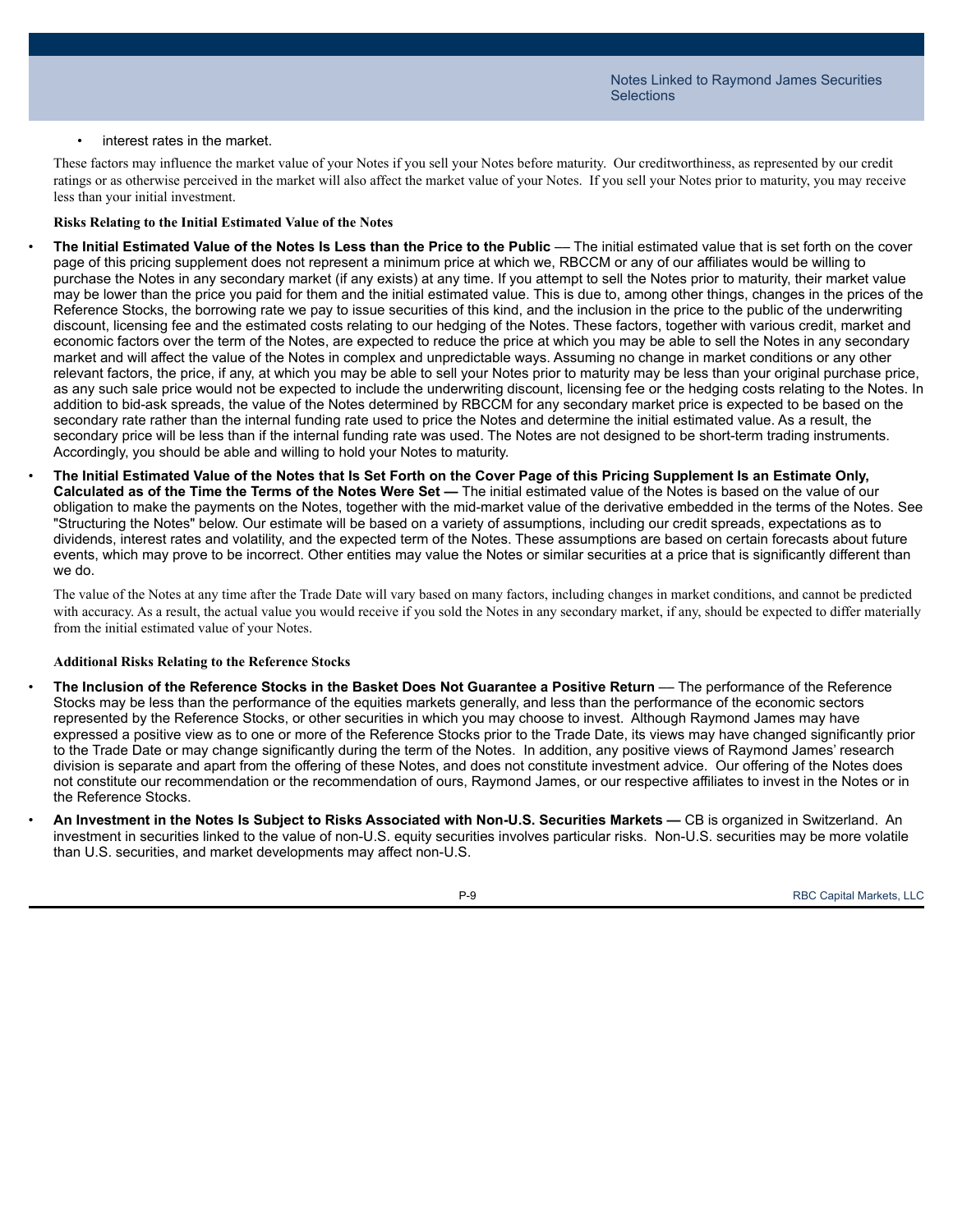securities differently from the U.S. securities. Direct or indirect government intervention to stabilize these non-U.S. securities, as well as cross shareholdings among non-U.S. companies, may affect trading prices and volumes in those securities.

Securities prices of non-U.S. companies are subject to political, economic, financial and social factors that may be unique to the particular country. These factors, which could negatively affect the non-U.S. securities, include the possibility of recent or future changes in the economic and fiscal policies of non-U.S. governments, the possible imposition of, or changes in, currency exchange laws or other non-U.S. laws or restrictions applicable to non-U.S. companies or investments in non-U.S. equity securities, the possibility of fluctuations in the rate of exchange between currencies, the possibility of outbreaks of hostility and political instability and the possibility of natural disaster or adverse public health developments in the region. Moreover, the economies of certain foreign countries may differ favorably or unfavorably from the U.S. economy in important respects, such as growth of gross national product, rate of inflation, trade surpluses or deficits, capital reinvestment, resources and self-sufficiency.

- You Will Not Have Any Shareholder Rights and Will Have No Right to Receive Any Reference Stocks at Maturity Investing in the Notes will not make you a holder of any of the Reference Stocks. Neither you nor any other holder or owner of the Notes will have any voting rights, any right to receive dividends or other distributions (except to the extent that the Dividend Amounts, as adjusted by the Participation Rate, are reflected in the interest payments on the Notes) or any other rights with respect to any of these securities.
- Changes That Affect a Reference Stock May Affect the Market Value of the Notes and the Amount You Will Receive at Maturity -Changes affecting a Reference Stock or a Reference Stock Issuer, such as reorganizations or mergers, will be reflected in the price of that Reference Stock and therefore could affect the amount payable on your Notes at maturity and the market value of the Notes prior to maturity. If these events occur, the Calculation Agent may, for example, adjust the applicable Initial Share Price. See "Description of the Notes—Anti-Dilution Adjustments."
- No Reference Stock Issuer Will Have any Role or Responsibilities with Respect to the Notes None of the Reference Stock Issuers will have authorized or approved the Notes, or will be involved in this offering. No such company will have any financial or legal obligation with respect to the Notes or the amounts to be paid to you, including any obligation to take our needs or your needs into consideration for any reason, including taking any corporate actions that might affect the value of the Reference Stocks or the Notes. No such company will receive any of the proceeds from any offering of the Notes. No Reference Stock Issuer or any other company will be responsible for, or participate in, the determination or calculation of the Redemption Amount.
- Neither We Nor Raymond James Control Any Reference Stock Issuer and Neither We Nor Raymond James Are Responsible for **Any Disclosure Made by Any Other Company** –– Neither we nor Raymond James nor any of our respective affiliates have the ability to control the actions of any Reference Stock Issuer, nor do we assume any responsibility for the adequacy or accuracy of any publicly available information about any of these companies, unless (and only to the extent that) our securities or the securities of our affiliates are represented by that Reference Stock. Neither we nor Raymond James are responsible for any other issuer's public disclosure of information on itself or any Reference Stock, whether contained in SEC filings or otherwise. Neither we nor Raymond James will perform any due diligence procedures with respect to the Reference Stock Issuers. You should make your own investigation into the Reference Stock Issuers.
- The Historical Performance of the Reference Stocks Should Not Be Taken as an Indication of Their Future Performance The Final Share Prices of the Reference Stocks will be used to determine the Redemption Amount. The historical performance of the Reference Stocks does not necessarily give an indication of their future performance. As a result, it is impossible to predict whether the prices of the Reference Stocks will rise or fall during the term of the Notes. The prices of the Reference Stocks will be influenced by complex and interrelated political, economic, financial and other factors.

Holders of the Reference Stocks are only entitled to receive those dividends as each issuer's board of directors may declare out of funds legally available. Although dividends and distributions on one or more of the Reference Stocks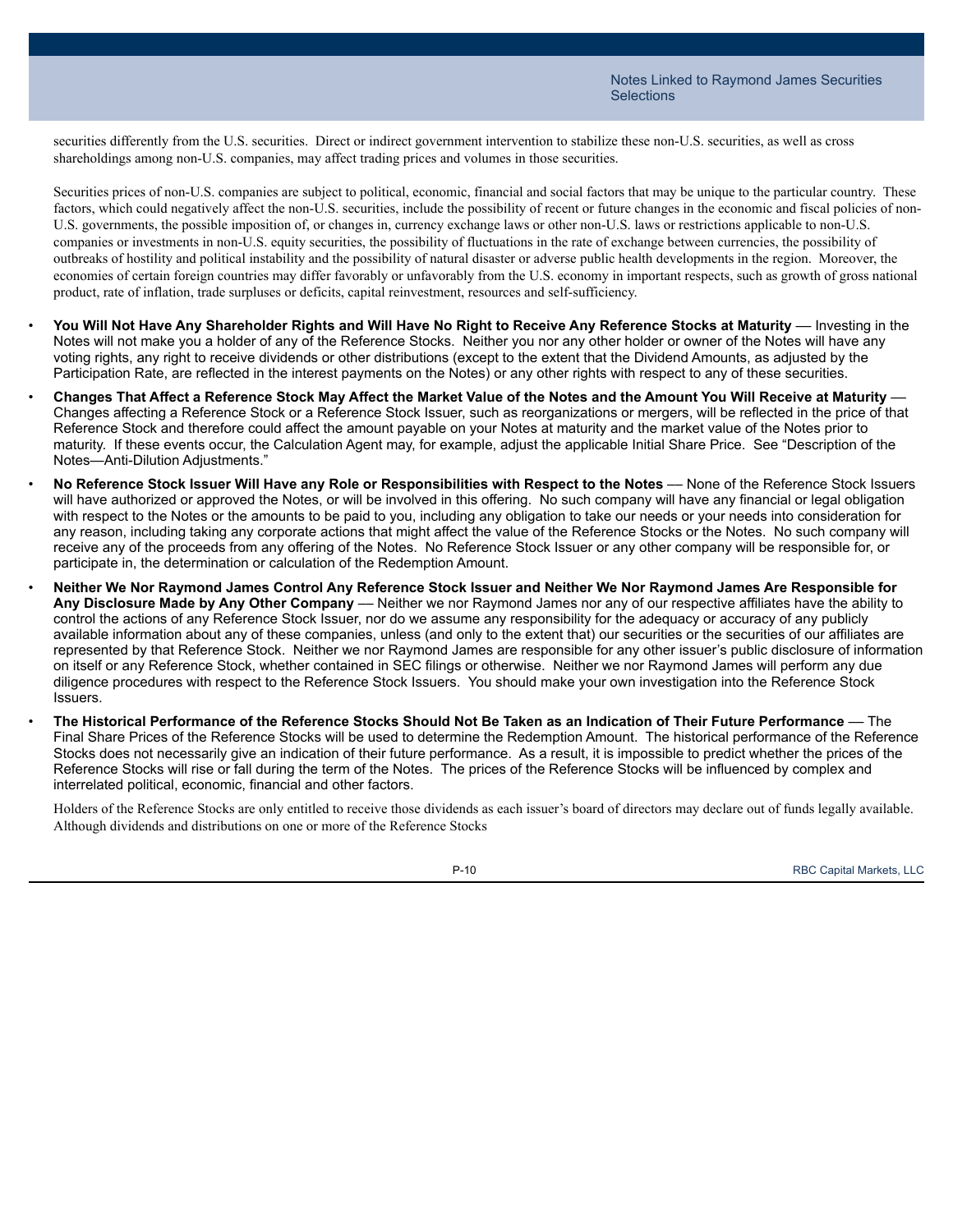may have historically been declared by the applicable board of directors, they are not required to do so and may reduce or eliminate those dividends in the future. The Dividend Amount of one or more of the Reference Stocks during the term of the Notes may be zero or minimal, resulting in interest payments on the Notes for one or more quarterly interest periods that is less than other interest-bearing instruments in which you could invest. In addition, the Dividend Amount relating to one or more Reference Stocks may be reduced under certain circumstances as set forth in the section "Description of the Notes—Interest Payments—Dividend Amounts," to reflect certain withholding taxes and other deductions.

- **One of the Reference Stocks Has a Limited Trading History** –– DELL commenced trading in December 2018. Because this Reference Stock has a limited trading history, your investment in the Notes may involve a greater risk than investing in securities linked to only securities that have a more established record of performance.
- **You Will Have Limited Anti-Dilution Protection with Respect to the Reference Stocks** –– The Calculation Agent will adjust the Initial Share Price of a Reference Stock for stock splits, reverse stock splits, stock dividends and other events that affect the applicable issuer's capital structure, but only in the situations we describe in "Description of the Notes—Anti-Dilution Adjustments" below, and in the product prospectus supplement. The Calculation Agent will not be required to make an adjustment for every corporate event that may affect a Reference Stock. For example, the Calculation Agent will not make any adjustments for events such as an offering by a Reference Stock Issuer of equity securities or a tender or exchange offer for less than all outstanding shares of that issuer by a third party. Those events or other actions by the applicable issuer or a third party may nevertheless adversely affect the price of the Reference Stock, and adversely affect the value of the Notes.

#### **Risks Relating to Conflicts of Interest**

- You Must Rely on Your Own Evaluation of the Merits of an Investment Linked to the Reference Stocks In the ordinary course of their business, RBCCM, Raymond James and our respective affiliates may have expressed views on expected movements in any Reference Stock, and may do so in the future. These views or reports may be communicated to our clients, Raymond James' clients, and clients of our respective affiliates. However, these views are subject to change from time to time. Moreover, other professionals who transact business in markets relating to any Reference Stock may at any time have significantly different views from those of our respective affiliates. For these reasons, you are encouraged to derive information concerning the Reference Stocks from multiple sources, and you should not rely solely on views expressed by us, Raymond James or our respective affiliates.
- Our Trading and Other Transactions Relating to the Reference Stocks, Futures, Options or Other Derivative Products May **Adversely Affect the Market Value of the Notes** –– As described under "Use of Proceeds and Hedging" in the product prospectus supplement, we or our affiliates may hedge our obligations under the Notes by purchasing or selling the Reference Stocks, futures or options relating to the Reference Stocks, or other derivative instruments with returns linked or related to changes in the performance of the Reference Stocks. We may adjust these hedges by, among other things, purchasing or selling those assets at any time. Although they are not expected to do so, any of these hedging activities may adversely affect the prices of the Reference Stocks, and therefore, the market value of the Notes, and the amount payable at maturity. It is possible that we or one or more of our affiliates could receive substantial returns from these hedging activities, even though the market value of the Notes decreases.

We, Raymond James, or one or more of our respective affiliates may also engage in trading relating to the Reference Stocks on a regular basis as part of our general broker-dealer and other businesses, for proprietary accounts, for other accounts under management or to facilitate transactions for our customers, including block trades. Any of these activities could adversely affect the prices of the Reference Stocks and, therefore, the market value of the Notes. We, Raymond James, or one or more of our respective affiliates may also issue or underwrite other securities or financial or derivative instruments with returns linked or related to changes in the performance of the Reference Stocks. By introducing competing products into the marketplace in this manner, we, Raymond James or one or more of our respective affiliates could adversely affect the market value of the Notes.

Our Business Activities and the Business Activities of Our Affiliates May Create Conflicts of Interest - As noted above, we, Raymond James, or one or more of our respective affiliates expect to engage in trading activities



P-11 RBC Capital Markets, LLC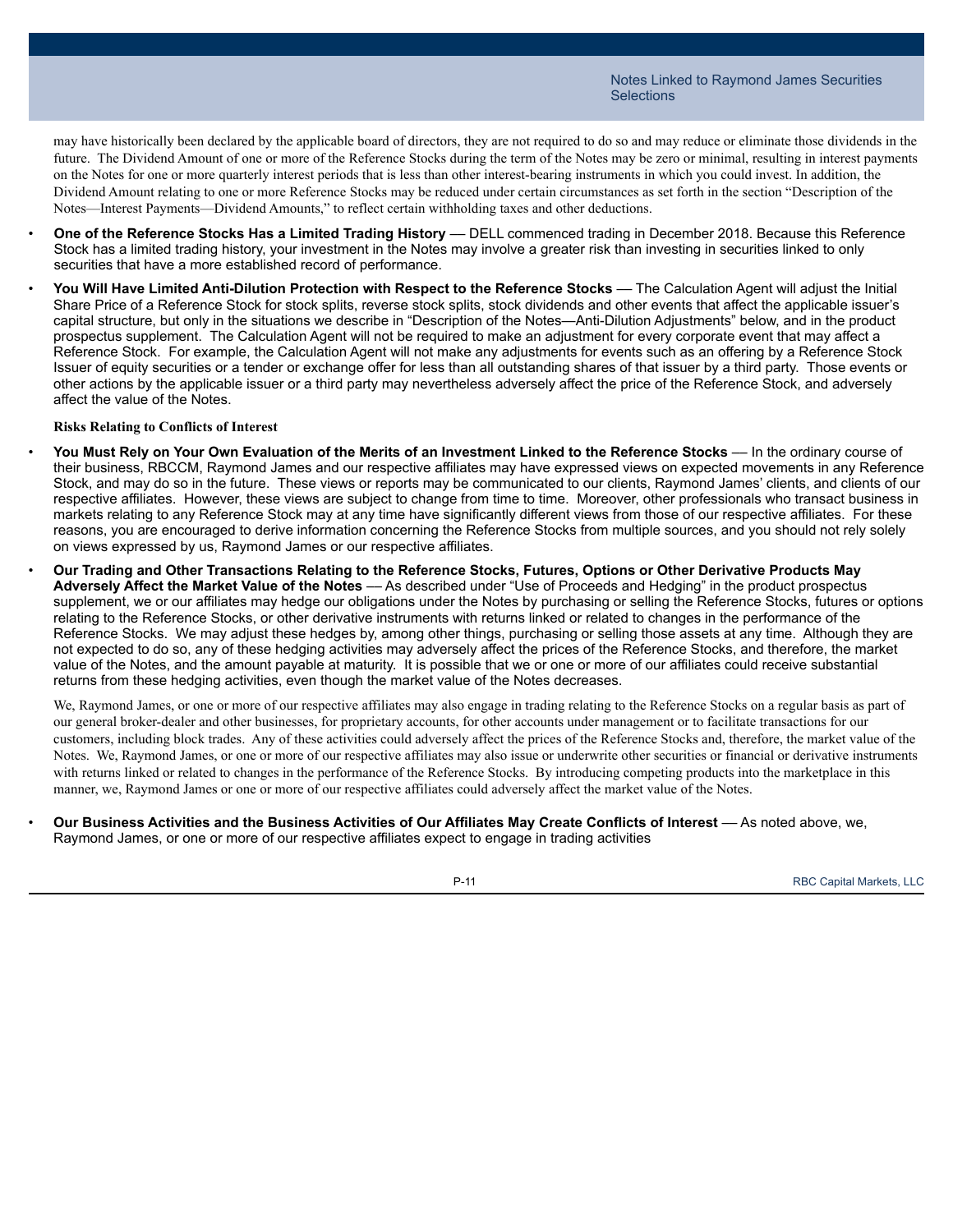related to the Reference Stocks that are not for the account of holders of the Notes or on their behalf. These trading activities may present a conflict between the holders' interests in the Notes and the interests we, Raymond James and our respective affiliates will have in their proprietary accounts, in facilitating transactions, including options and other derivatives transactions, for their customers and in accounts under their management. These trading activities, if they influence the prices of the Reference Stocks, could be adverse to the interests of the holders of the Notes. We, Raymond James, or one or more of our respective affiliates may, at present or in the future, engage in business with the Reference Stock Issuers, including making loans to or providing advisory services to those companies. These services could include investment banking and merger and acquisition advisory services. In providing these services, we or Raymond James may obtain confidential information about the Reference Stock Issuers, and we will be under no obligation to share this information with you. These activities may present a conflict between our, Raymond James or one or more of our affiliates' obligations and your interests as a holder of the Notes. Moreover, we, Raymond James and our respective affiliates have published, and in the future expect to publish, research reports and other materials with respect to most or even all of the Reference Stocks. Our views are modified from time to time without notice and may express opinions or provide recommendations that are inconsistent with purchasing or holding the Notes. Even if one of our affiliates or Raymond James expresses a negative opinion about one or more of the Reference Stocks, or if market conditions change, the composition of the Basket will not change during the term of the Notes (except under the limited circumstances described below) and in the product prospectus supplement. Any of these activities by us, Raymond James or one or more of our respective affiliates may affect the prices of the Reference Stocks and, therefore, the market value of the Notes.

As Calculation Agent, RBCCM Will Have the Authority to Make Determinations That Could Affect the Value of the Notes and the

**Payment at Maturity** –– As Calculation Agent for your Notes, RBCCM will have discretion in making various determinations that affect your Notes, including determining the Initial Share Prices, the Final Share Prices, the Basket Level Percentage, the Redemption Amount, the amounts of any interest payments on the Notes, and whether any market disruption event has occurred. The Calculation Agent also has discretion in making certain adjustments relating to mergers and certain other corporate transactions that a Reference Stock Issuer may undertake. The exercise of this discretion by RBCCM could adversely affect the value of your Notes and may present RBCCM, which is our wholly-owned subsidiary, with a conflict of interest.

P-12 RBC Capital Markets, LLC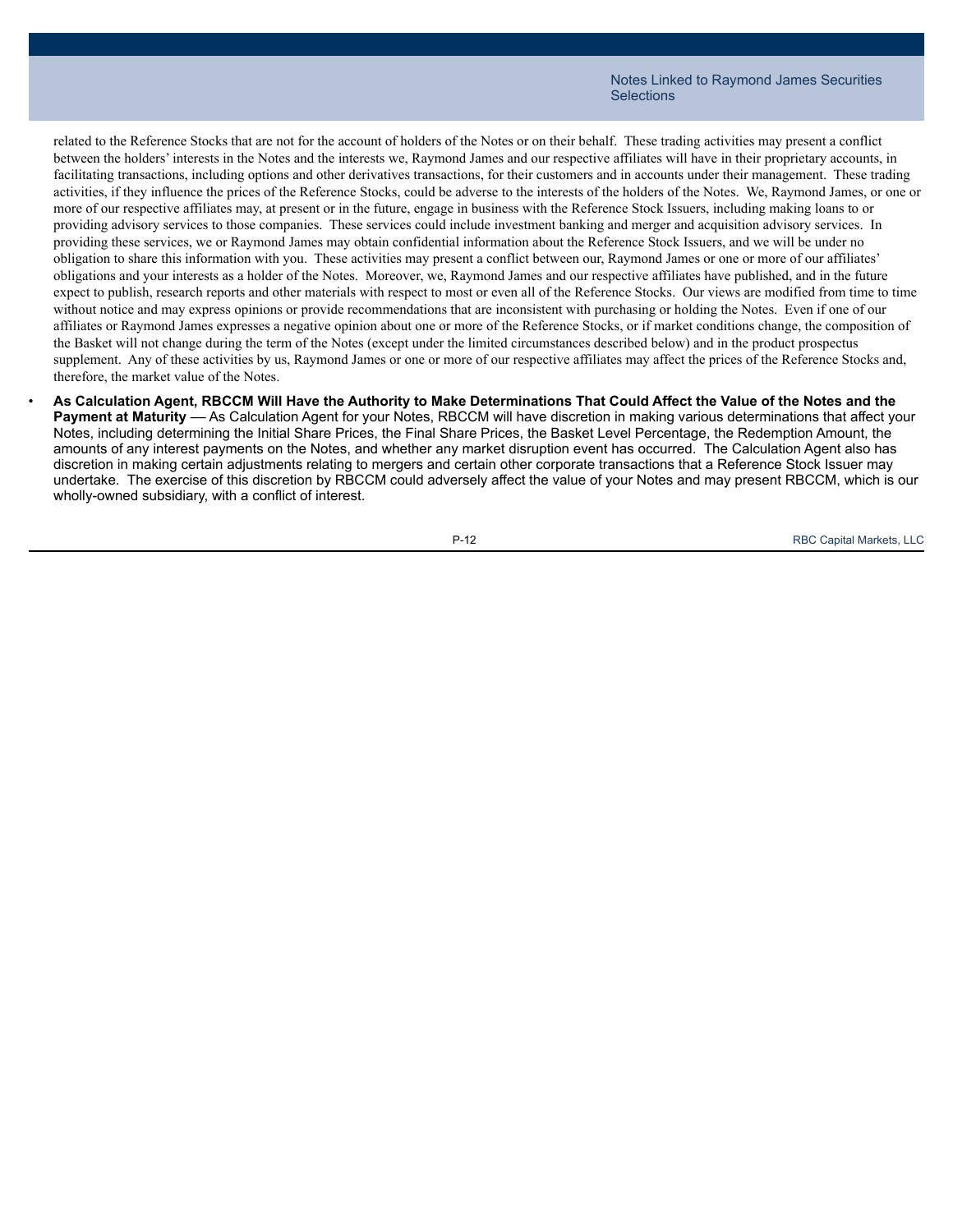## **DESCRIPTION OF THE NOTES**

#### **Composition of the Basket**

Each Reference Stock was assigned a weighting (each, a "Reference Stock Weighting") so that each Reference Stock represents a specified portion of the value of the Basket on the Trade Date. The Reference Stock Weighting for each Reference Stock is 1/35th.

#### **Payment at Maturity**

The amount that you will receive at maturity for each \$1,000 in principal amount of the Notes (the "Redemption Amount") will depend upon the performance of the Basket. The Redemption Amount will equal:

 $($1,000 \times$  the Basket Level Percentage x the Participation Rate)

*Basket Level Percentage.* The Basket Level Percentage will equal the sum of the Weighted Reference Stock Performances.

*Weighted Reference Stock Performance.* For each Reference Stock, the product of (a) its Reference Stock Performance and (b) its Reference Stock Weighting.

*Reference Stock Performance.* The Reference Stock Performance will measure the change in value of each Reference Stock over the term of the Notes. For each Reference Stock, the Reference Stock Performance will equal (a) the applicable Final Share Price divided by (b) the applicable Initial Share Price, expressed as a percentage.

*Initial Share Price.* For each Reference Stock, the "Initial Share Price" is its closing price on the Trade Date, as determined by the Calculation Agent.

*Final Share Price.* For each Reference Stock, its closing price on the Valuation Date, as determined by the Calculation Agent.

#### **Interest Payments**

We may make periodic interest payments on the Notes. The amount of each interest payment, if any, will depend upon the amount of dividends on each Reference Stock calculated during the Interest Calculation Period preceding each interest payment date, and will equal, for each \$1,000 in principal amount, (a) the sum of the Dividend Amounts for each of the Reference Stocks multiplied by (b) the Participation Rate.

The first Interest Calculation Period will commence on and exclude the Trade Date and end on and include the first Interest Calculation Date. Each subsequent Interest Calculation Period will begin on the trading day following an Interest Calculation Date and end on the next Interest Calculation Date. The final Interest Calculation Date will occur on the Valuation Date.

Interest will be paid on the Interest Payment Dates set forth above. Interest will be payable to holders of record on the business day before each Interest Payment Date. However, the final interest payment will be paid to the holders entitled to the payment at maturity. If an interest payment date falls on a day other than a business day, interest will be paid on the next succeeding business day, and no additional interest will accrue as a result of that postponement.

*Dividend Amount.* For each Reference Stock, an amount in U.S. dollars equal to (a) \$1,000 divided by the applicable Initial Share Price multiplied by (b) the applicable Reference Stock Weighting multiplied by (c) 100% of the gross cash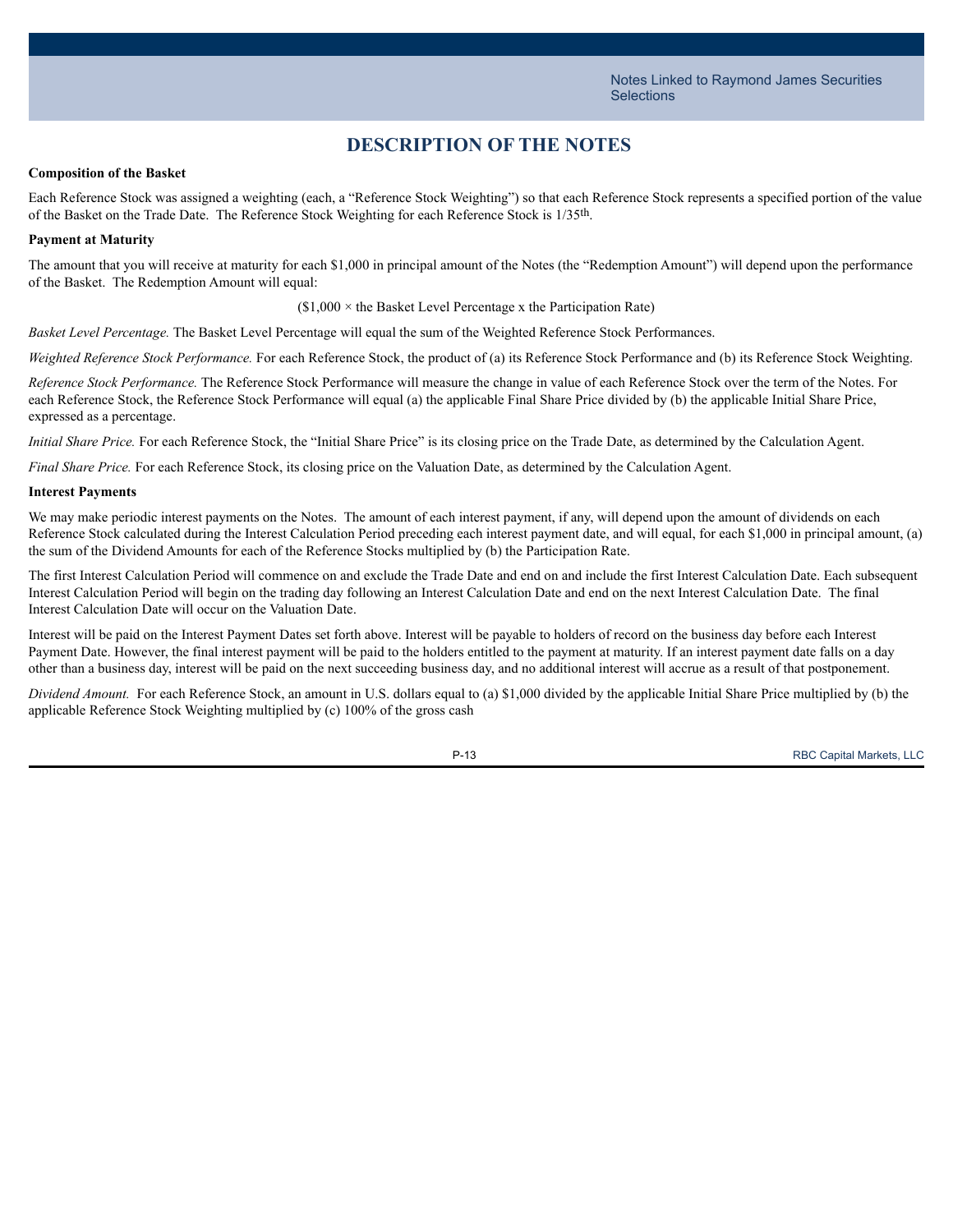distributions (including ordinary and extraordinary dividends and extraordinary dividends where a holder of the Reference Stock has the option to receive additional shares or cash in lieu thereof) per share of Reference Stock declared by the applicable Reference Stock Issuer where the date that the applicable Reference Stock has commenced trading ex-dividend on its primary U.S. securities exchange as to each relevant distribution occurs during the relevant Interest Calculation Period, as determined by the Calculation Agent.

If any Dividend Amount announced and/or declared by the relevant Reference Stock Issuer is not paid as so announced or declared, or is paid in a smaller amount, the Calculation Agent shall make such adjustments to the interest payments as shall be necessary to reflect the actual amount received by holders of the Reference Stocks.

For any Reference Stock that is organized, or becomes reorganized, outside of the U.S., each Dividend Amount will be reduced by (a) a "Net Percentage" and/or (b) the Calculation Agent's reasonable estimate of any issuance fee that would apply to a hypothetical U.S. holder of its shares, which such issuance fee we do not expect to exceed 12% of the amount of the relevant dividend). These reductions are designed to reflect the approximate net portion of a dividend that a hypothetical holder of shares of that Reference Stock would receive after giving effect to applicable withholding taxes of the relevant jurisdiction and any issuance fees. However, there can be no assurance that these reductions would reflect the actual amounts received by any holder of shares of that Reference Stock. The Net Percentage will be determined and/or redetermined by the Calculation Agent during the term of the Notes. As of the date of this pricing supplement, the Net Percentage as to CB is up to 35%.

*Trading Day*. When we refer to a trading day with respect to any Reference Stock, we mean a day on which the principal trading market for that Reference Stock is open for trading, as determined by the Calculation Agent.

#### **Valuation Date**

The scheduled Valuation Date is set forth above. If the Valuation Date is not a trading day as to any Reference Stock, that Valuation Date will be postponed as to that Reference Stock to the next trading day. If the Calculation Agent determines that a market disruption event occurs or is continuing on the Valuation Date, the Final Share Price of the applicable Reference Stock or Reference Stocks will be determined according to the calculation in "— Market Disruption Events" below.

#### **Maturity Date**

The maturity date will be May 23, 2024, unless that date is not a business day, in which case the maturity date will be the next following business day. The maturity date will be postponed by the same number of business days as the Valuation Date may be postponed, as provided in the prior paragraph. However, no interest will be payable as a result of that postponement.

#### **Market Disruption Events**

If a market disruption event occurs or is continuing on the Valuation Date as to any Reference Stock, its Final Share Price will equal its closing price on the first trading day following the Valuation Date on which the Calculation Agent determines that a market disruption event is not continuing. If a market disruption event as to that Reference Stock occurs or is continuing on each trading day to and including the tenth trading day following the Valuation Date, its Final Share Price will be determined (or, if not determinable, estimated by the Calculation Agent in a manner which is considered commercially reasonable under the circumstances) by the Calculation Agent on that tenth trading day, regardless of the occurrence or continuation of a market disruption event on that day. In such an event, the Calculation Agent will make a good faith estimate in its sole discretion of the Final Share Price that would have prevailed in the absence of the market disruption event. If the Valuation Date is postponed as a result of a market disruption event, the maturity date of the Notes will be postponed by the same number of business days.

P-14 RBC Capital Markets, LLC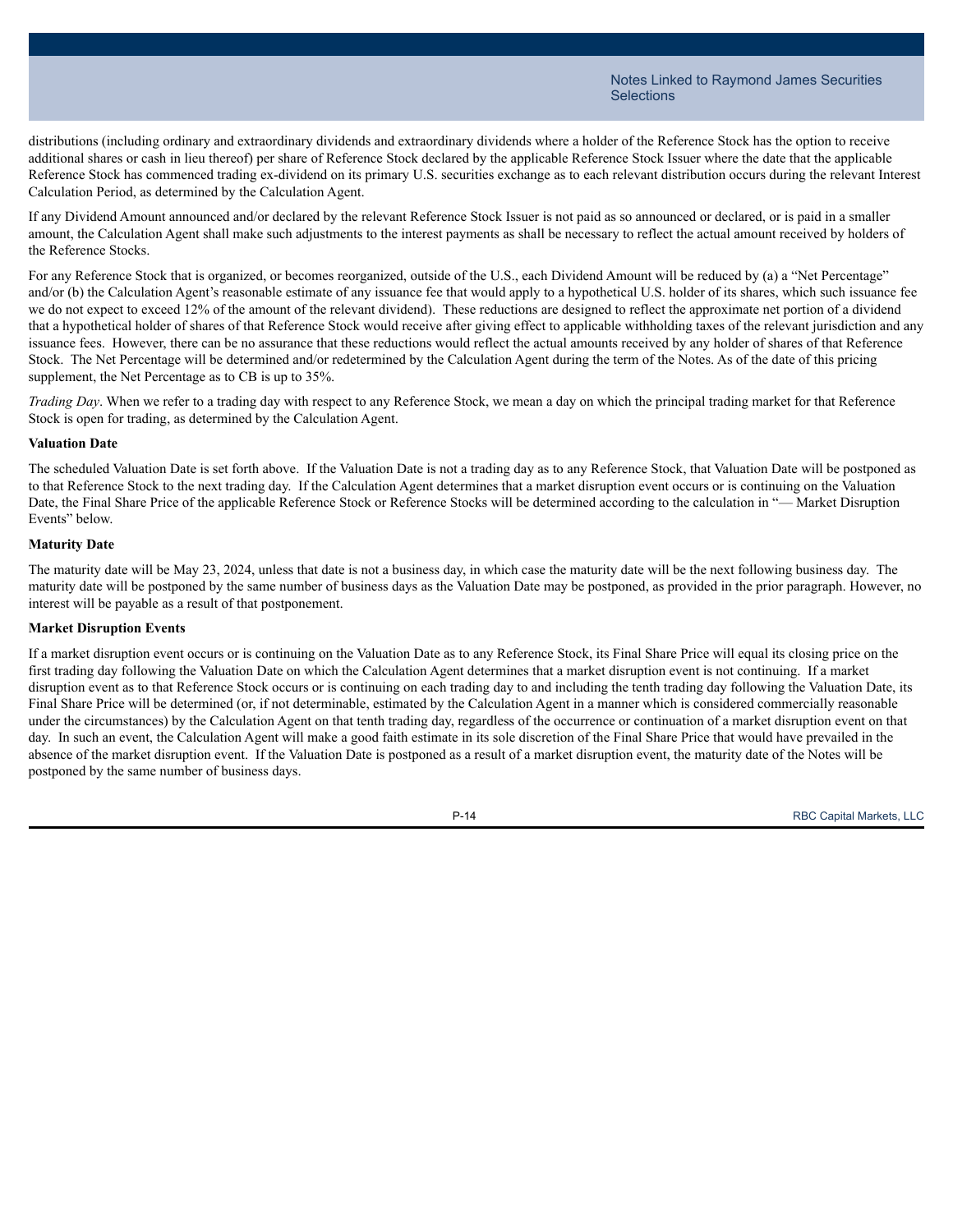#### **Anti-Dilution Adjustments**

For any Reference Stock, the Calculation Agent will adjust the Initial Share Price if certain events occur with respect to that Reference Stock, as described in the product prospectus supplement. However, no adjustments will be made as a result of an "extraordinary dividend," as such dividends will be reflected in the applicable "Dividend Amount," as described above.

#### **Default Amount on Acceleration**

If an event of default with respect to the Notes shall have occurred and be continuing, the amount declared due and payable on the Notes upon any acceleration of the Notes will be determined by the Calculation Agent and will be an amount in cash per \$1,000 in principal amount of the Notes equal to the Redemption Amount, calculated as if the date of acceleration were the Valuation Date.

#### **Role of Calculation Agent**

The Calculation Agent will make all determinations regarding the prices of the Reference Stocks, the Redemption Amount, the Dividend Amounts of the Reference Stocks, trading days, business days, market disruption events, any required anti-dilution adjustments, the default amount, and the amounts payable on your Notes. Absent manifest error, all determinations of the Calculation Agent will be final and binding on you and us, without any liability on the part of the Calculation Agent. You will not be entitled to any compensation from us for any loss suffered as a result of any of the above determinations or calculations by the Calculation Agent.

P-15 RBC Capital Markets, LLC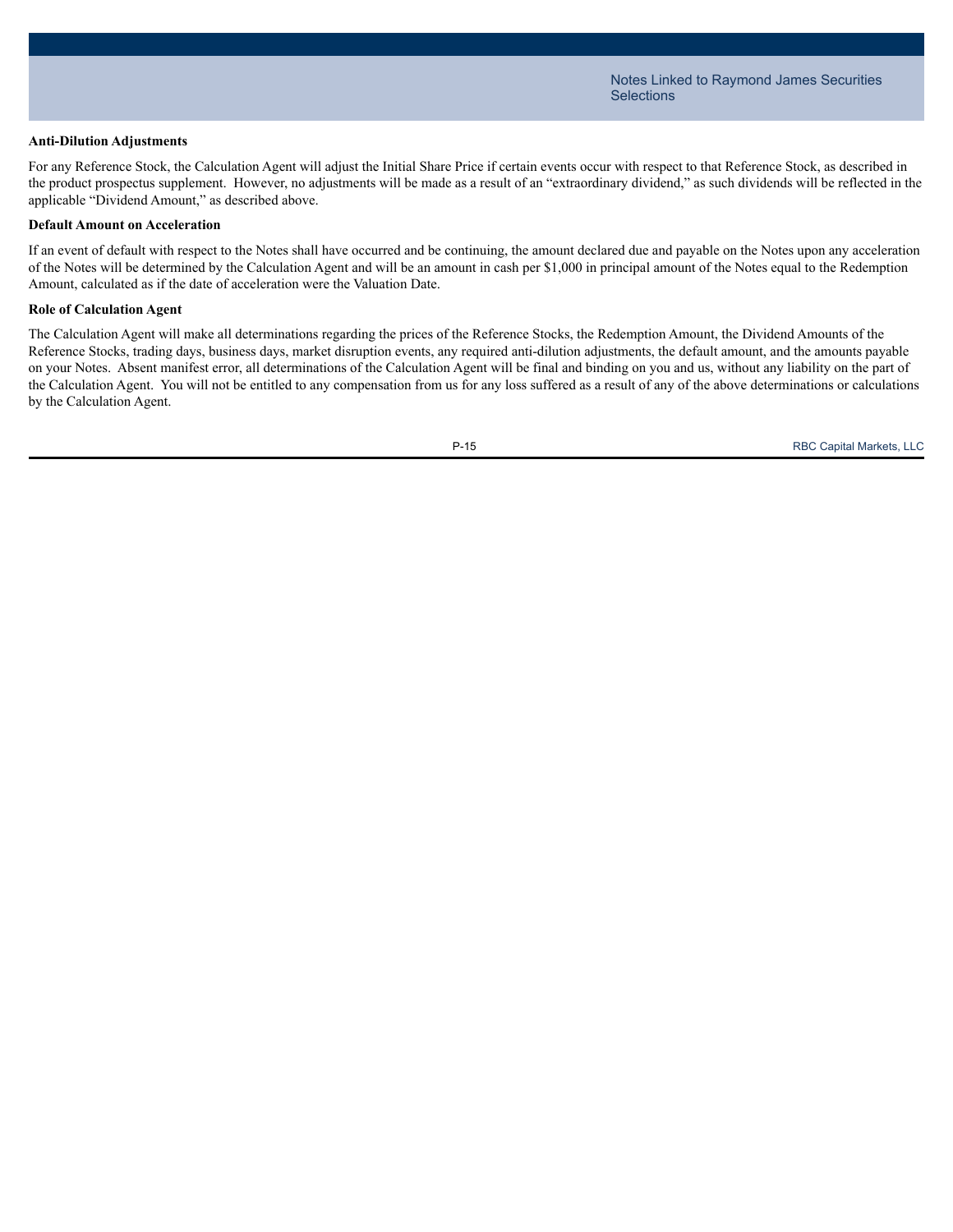## **THE REFERENCE STOCKS**

Companies with securities registered under the Exchange Act, such as the Reference Stock Issuers, are required to file periodically financial and other information specified by the SEC. Information filed with the SEC can be obtained through the SEC's website at http://www.sec.gov. CADE files periodic reports with the Federal Deposit Insurance Corporation, and not the SEC. CADE's periodic reports can be found on the FDIC's website by reference to FDIC certificate number 11813.

Information on those websites is not included or incorporated by reference in this pricing supplement.

This pricing supplement relates only to the Notes offered hereby and does not relate to any Reference Stocks or other securities of any Reference Stock Issuer. We derived all disclosures in this pricing supplement regarding the Reference Stock Issuers from publicly available documents described in the preceding paragraph. In connection with the offering of the Notes, none of us, Raymond James, or our respective affiliates have participated in the preparation of such documents or made any due diligence inquiry with respect to any Reference Stock Issuer. None of us, Raymond James, or any of our respective affiliates makes any representation that such publicly available documents or any other publicly available information regarding any Reference Stock Issuer is current, accurate or complete. None of those documents shall be deemed to be incorporated by reference into this pricing supplement.

The composition of the Basket and the identity of the Reference Stocks were selected by Raymond James. None of us, Raymond James or any of our respective affiliates endorses those stocks in connection with this offering, and none of those entities makes any representation as to the performance of any Reference Stock or the Basket.

Investors should review recent prices of the Reference Stocks prior to making an investment decision with respect to the Notes.

#### **Advance Auto Parts, Inc. (AAP)**

Advance Auto Parts, Inc. is an automotive aftermarket parts provider that serves commercial and do-it-yourself customers, as well as independently owned operators. The company operates stores in the United States, Canada, Puerto Rico, and the Virgin Islands.

The company's common stock is listed on the New York Stock Exchange (the "NYSE") under the ticker symbol "AAP."

#### **The Allstate Corporation (ALL)**

The Allstate Corporation, through its subsidiaries, provides property-liability insurance as well as other types of insurance in the United States and Canada. The company primarily sells private passenger automobile and homeowners insurance through independent and specialized brokers. The company also sells life insurance, annuity, and group pension products through agents.

The company's common stock is listed on the NYSE under the ticker symbol "ALL."

#### **Avnet, Inc. (AVT)**

Avnet, Inc. distributes computer products and semiconductors, as well as interconnect, passive, and electromechanical components. The company markets and distributes these products and provides supply-chain integration, engineering design and technical services.

The company's common stock is listed on the Nasdaq Global Select Market (the "Nasdaq") under the ticker symbol "AVT."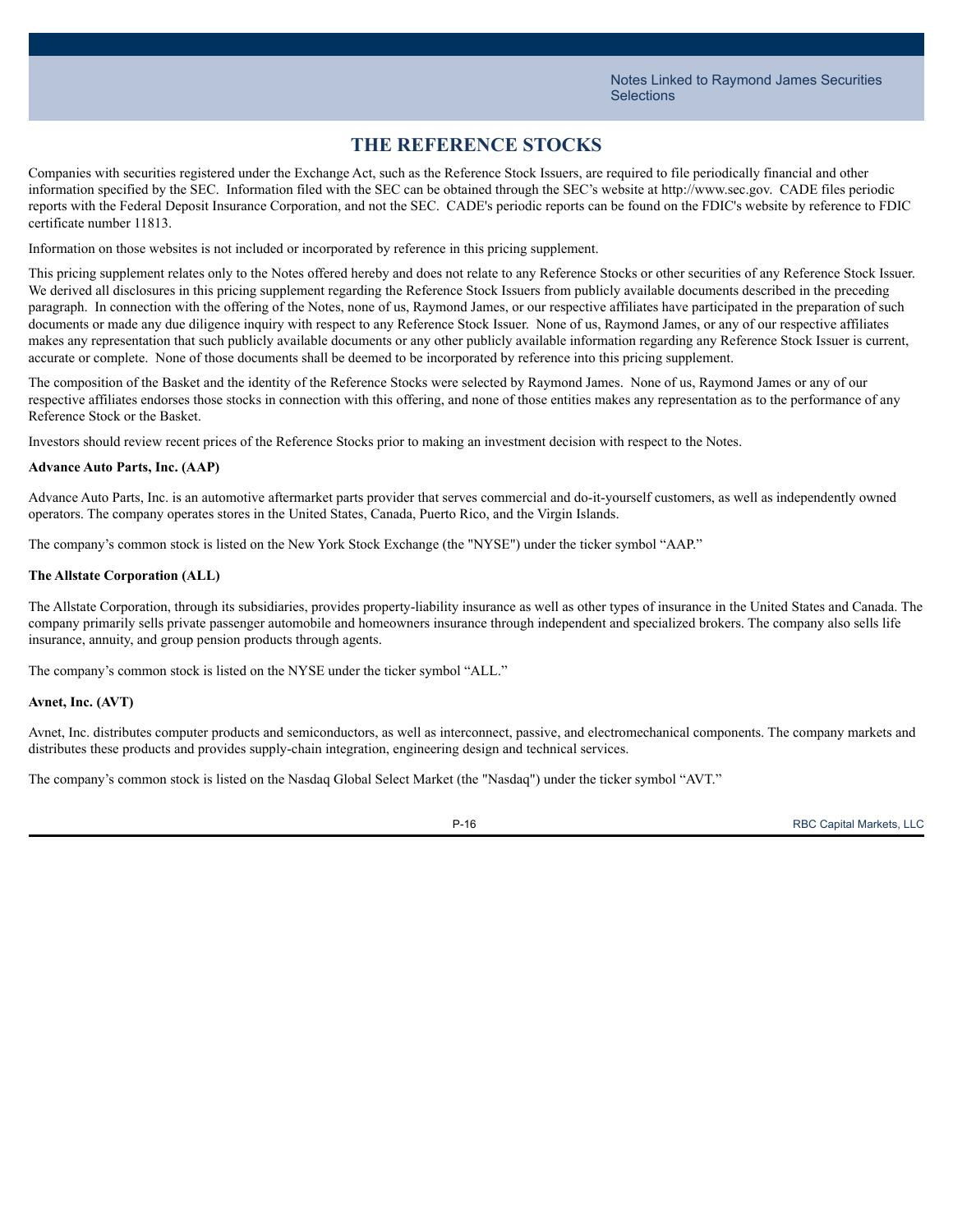#### **Booz Allen Hamilton Holding Corporation (BAH)**

Booz Allen Hamilton Holding Corporation provides management and technology consulting services to the U.S. government in the defense, intelligence, and civil markets. The company offers economic and business analysis, information technology, intelligence and operations analysis, modeling and simulation, organization and other consulting services.

The company's common stock is listed on the NYSE under the ticker symbol "BAH."

#### **Bloomin' Brands, Inc. (BLMN)**

Bloomin' Brands, Inc. owns and operates a chain of casual dining restaurants. The company offers its products and services through company owned and franchised locations.

The company's common stock is listed on the Nasdaq under the ticker symbol "BLMN."

#### **Cadence Bank (CADE)**

Cadence Bank operates as a commercial bank. The company offers student checking accounts, debit cards, online and mobile banking, money management, loans, mortgages, retirement planning and advisory services.

The company's common stock is listed on the NYSE under the ticker symbol "CADE."

#### **Chubb Limited (CB)**

Chubb Limited operates as a property and casualty insurance company. The company provides commercial and personal property, casualty, and personal accident and supplemental health insurance, reinsurance, and life insurance to a diverse group of clients.

The company's common stock is listed on the NYSE under the ticker symbol "CB."

#### **Cigna Corporation (CI)**

Cigna Corporation operates as an insurance company. The company offers life, accident, disability, supplemental, medicare and dental insurance products and services.

The company's common stock is listed on the NYSE under the ticker symbol "CI."

#### **Cisco Systems, Inc. (CSCO)**

Cisco Systems, Inc. provides information technology and networking services. The company offers enterprise network security, software development, data collaboration, cloud computing and other related services.

The company's common stock is listed on the Nasdaq under the ticker symbol "CSCO."

#### **CVS Health Corporation (CVS)**

CVS Health Corporation is a pharmacy health care provider. The company's offerings include pharmacy benefit management services, mail order, retail and specialty pharmacy, disease management programs and retail clinics.

The company's common stock is listed on the NYSE under the ticker symbol "CVS."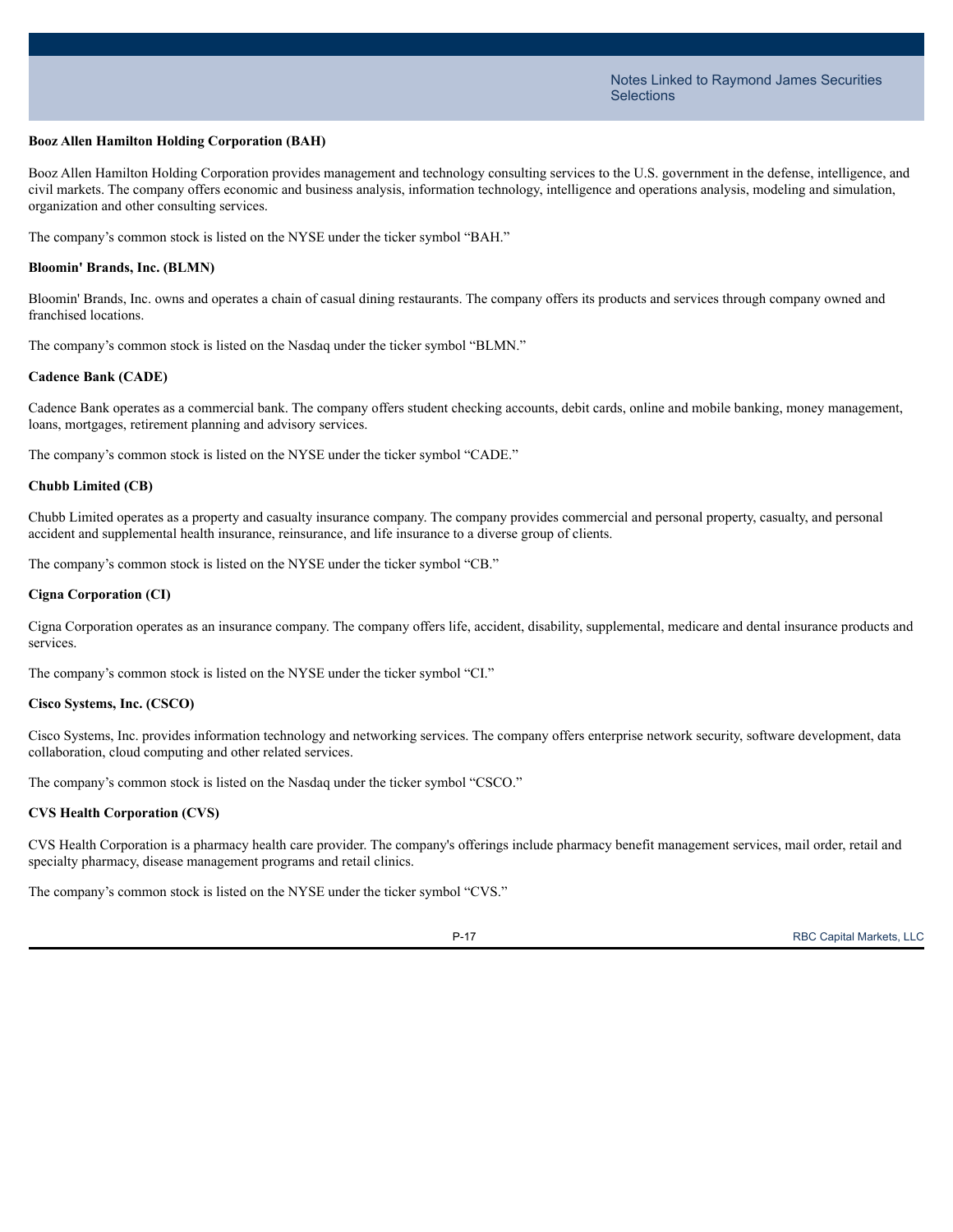#### **Dell Technologies Inc. (DELL)**

Dell Technologies Inc. provides computer products. The company offers laptops, desktops, tablets, workstations, servers, monitors, printers, gateways, software, storage and networking products.

The company's common stock is listed on the NYSE under the ticker symbol "DELL."

#### **Devon Energy Corporation (DVN)**

Devon Energy Corporation operates as an independent energy company that is involved primarily in oil and gas exploration, development and production, the transportation of oil, gas, and NGLs and the processing of natural gas. The company also has marketing and midstream operations primarily in North America that include gas, crude oil, and NGLs.

The company's common stock is listed on the NYSE under the ticker symbol "DVN."

#### **Fidelity National Information Services, Inc. (FIS)**

Fidelity National Information Services, Inc. is a payment services provider. The company provides credit and debit card processing, electronic banking services, check risk management, check cashing, and merchant card processing services to financial institutions and merchants.

The company's common stock is listed on the NYSE under the ticker symbol "FIS."

#### **Graphic Packaging Holding Company (GPK)**

Graphic Packaging Holding Company operates as a provider of paperboard and paperboard packaging solutions to multinational beverage and consumer products companies. The company manufactures folding cartons for frozen and non-frozen food and beverage products.

The company's common stock is listed on the NYSE under the ticker symbol "GPK."

#### **Huntington Bancshares Incorporated (HBAN)**

Huntington Bancshares Incorporated is a multi-state bank holding company. The company's subsidiaries provide commercial and consumer banking services, mortgage banking, automobile financing, equipment leasing, investment management, trust, brokerage, customized insurance service programs, and other financial products and services.

The company's common stock is listed on the Nasdaq under the ticker symbol "HBAN."

#### **The Hartford Financial Services Group, Inc. (HIG)**

The Hartford Financial Services Group, Inc. provides a range of insurance products. The company's products include property and casualty insurance, group benefits and mutual funds.

The company's common stock is listed on the NYSE under the ticker symbol "HIG."

#### **Hancock Whitney Corporation (HWC)**

Hancock Whitney Corporation operates bank offices and financial centers. The company offers financial products and services, such as checking and savings accounts, currency exchange, loans, overdraft facilities, cards, mortgages, investments, treasury management, commercial financing and online banking services.

The company's common stock is listed on the Nasdaq under the ticker symbol "HWC."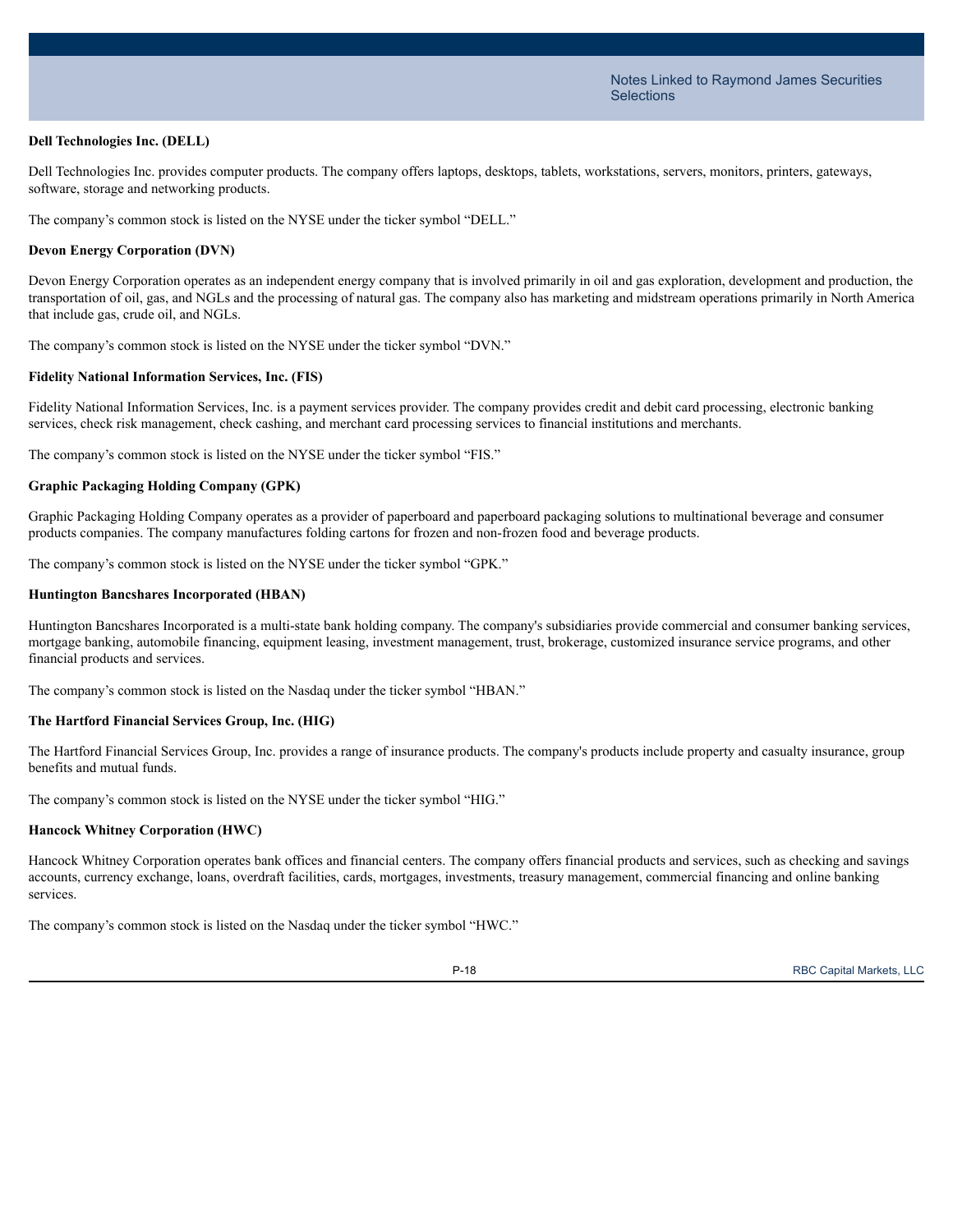#### **Johnson & Johnson (JNJ)**

Johnson & Johnson manufactures health care products and provides related services for the consumer, pharmaceutical, and medical devices and diagnostics markets. The company sells products such as skin and hair care products, acetaminophen products, pharmaceuticals, diagnostic equipment, and surgical equipment in countries located around the world.

The company's common stock is listed on the NYSE under the ticker symbol "JNJ."

#### **Lennar Corporation (LEN)**

Lennar Corporation constructs and sells single-family attached and detached homes, as well as buys and sells residential land. The company also provides mortgage financing, title insurance, commercial real estate, investment management and other financial services.

The company's common stock is listed on the NYSE under the ticker symbol "LEN."

#### **Newmont Corporation (NEM)**

Newmont Corporation acquires, explores, and develops mineral properties. The company produces and markets gold, copper, silver, zinc and lead.

The company's common stock is listed on the NYSE under the ticker symbol "NEM."

#### **PACCAR Inc (PCAR)**

PACCAR Inc designs, develops, manufactures, and distributes light, medium, and heavy-duty trucks, and related aftermarket distribution of parts. The company also offers finance and leasing services to its customers and dealers.

The company's common stock is listed on the Nasdaq under the ticker symbol "PCAR."

#### **PotlatchDeltic Corporation (PCH)**

PotlatchDeltic Corporation, through its subsidiaries, manages manufacturing facilities that produce lumber and panel products, and also conducts a real estate sales and development business.

The company's common stock is listed on the Nasdaq under the ticker symbol "PCH."

#### **The Proctor & Gamble Company (PG)**

The Procter & Gamble Company manufactures and markets consumer products. The company provides products in the laundry and cleaning, paper, beauty care, food and beverage, and health care segments. The company's products are sold primarily through mass merchandisers, grocery stores, membership club stores, drug stores and neighborhood stores.

The company's common stock is listed on the NYSE under the ticker symbol "PG."

#### **Pioneer Natural Resources Company (PXD)**

Pioneer Natural Resources Company operates as an independent oil and gas exploration and production company. The company engages in onshore oil and gas drilling, exploration, and production in the United States.

The company's common stock is listed on the NYSE under the ticker symbol "PXD."

P-19 RBC Capital Markets, LLC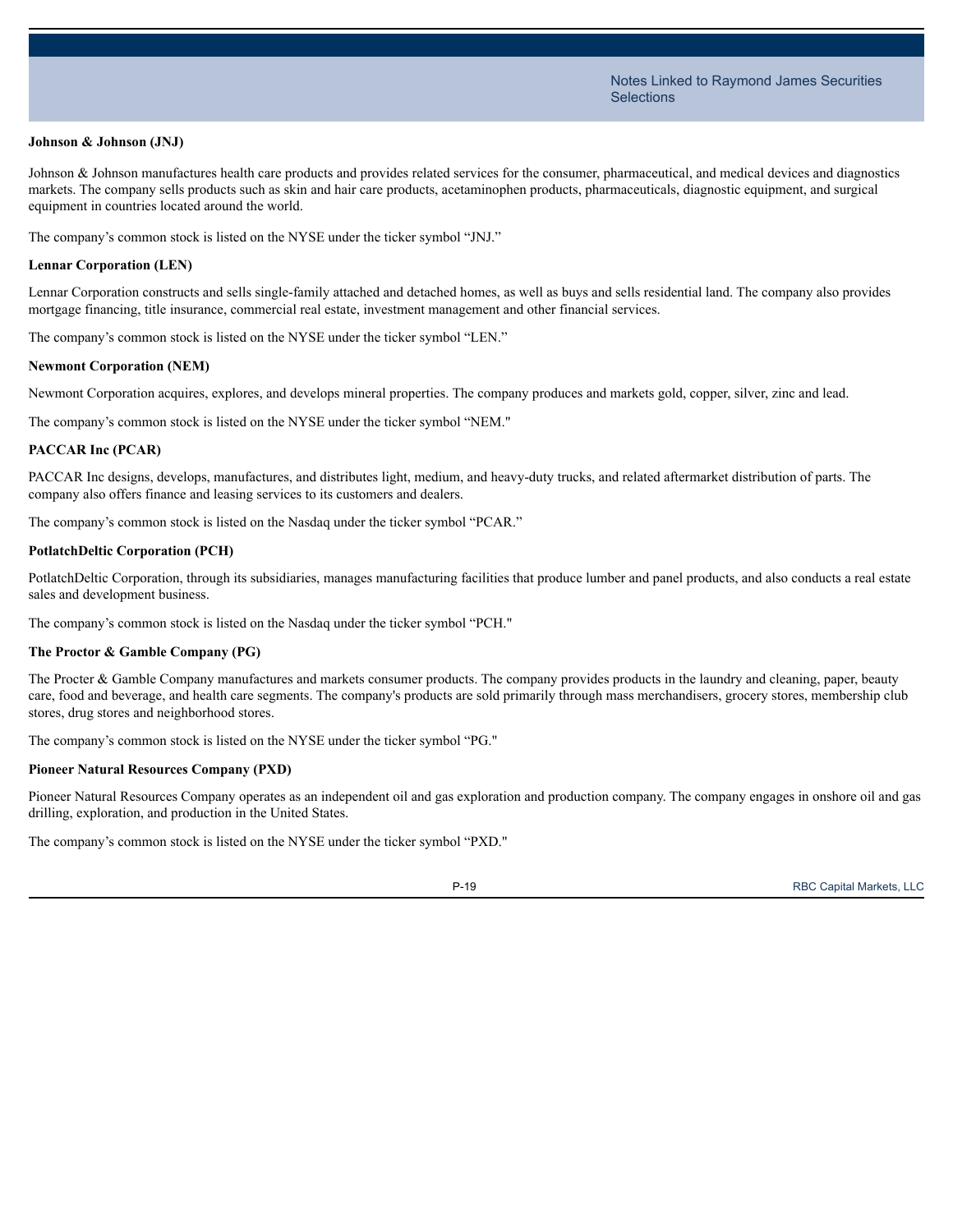#### **QUALCOMM Incorporated (QCOM)**

QUALCOMM Incorporated operates as a multinational semiconductor and telecommunications equipment company. The company develops and delivers digital wireless communications products and services based on CDMA digital technology.

The company's common stock is listed on the Nasdaq under the ticker symbol "QCOM."

#### **AT&T Inc. (T)**

AT&T Inc., through its subsidiaries and affiliates, provides local and long-distance phone service, wireless and data communications, Internet access and messaging, IP-based and satellite television, security services, telecommunications equipment, and directory advertising and publishing.

The company's common stock is listed on the NYSE under the ticker symbol "T."

#### **Telephone and Data Systems, Inc. (TDS)**

Telephone and Data Systems, Inc. is a telecommunications company. The company operates primarily in the cellular, local telephone and personal communications services markets. The company provides telecommunications services throughout the United States.

The company's common stock is listed on the NYSE under the ticker symbol "TDS."

#### **Target Corporation (TGT)**

Target Corporation operates general merchandise discount stores. The company focuses on merchandising operations which includes general merchandise and food discount stores and an online business. The company also offers credit to qualified applicants through its branded proprietary credit cards.

The company's common stock is listed on the NYSE under the ticker symbol "TGT."

#### **Union Pacific Corporation (UNP)**

Union Pacific Corporation is a rail transportation company. The company's railroad hauls a variety of goods, including agricultural, automotive, and chemical products. The company offers long-haul routes from major West Coast and Gulf Coast ports to eastern gateways, as well as connects with Canada's rail systems and serves major gateways to Mexico.

The company's common stock is listed on the NYSE under the ticker symbol "UNP."

#### **United Parcel Service, Inc. (UPS)**

United Parcel Service, Inc. delivers packages and documents throughout the United States and in other countries and territories. The company also provides global supply chain services and less-than-truckload transportation, primarily in the U.S.

The company's common stock is listed on the NYSE under the ticker symbol "UPS."

#### **Valero Energy Corporation (VLO)**

Valero Energy Corporation is an independent petroleum refining and marketing company that owns and operates refineries in the United States, Canada, and Aruba. The company produces conventional gasolines, distillates, jet fuel, asphalt, petrochemicals, lubricants, and other refined products, as well as offers diesel fuel, low-sulfur and ultra-low-sulfur diesel fuel and oxygenates.

The company's common stock is listed on the NYSE under the ticker symbol "VLO."



P-20 RBC Capital Markets, LLC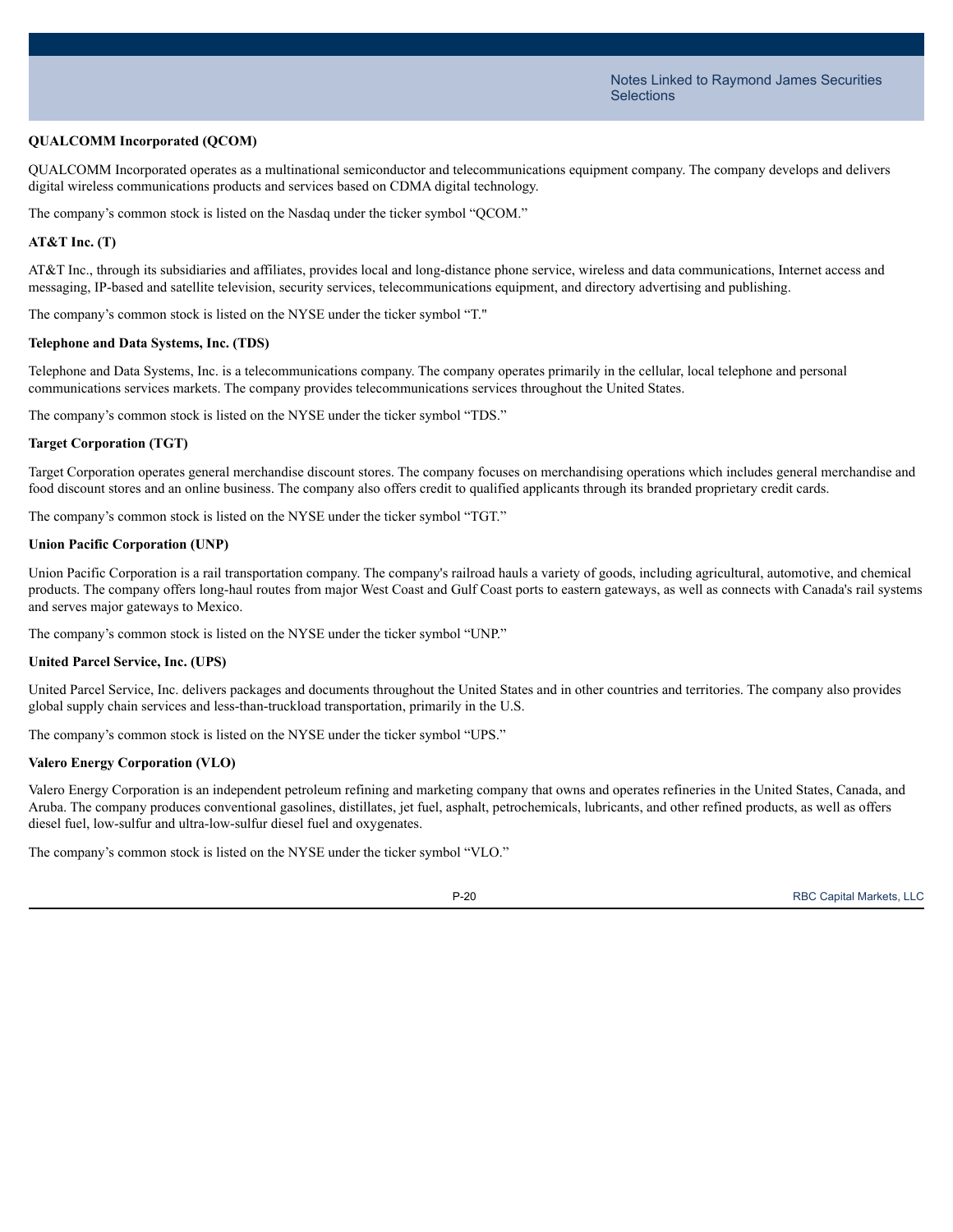#### **Verizon Communications Inc. (VZ)**

Verizon Communications Inc. is a telecommunications company that provides wire line voice and data services, wireless services, Internet services and published directory information. The company also provides network services for the federal government including business phone lines, data services, telecommunications equipment, and payphones.

The company's common stock is listed on the NYSE under the ticker symbol "VZ."

#### **Welltower Inc. (WELL)**

Welltower Inc. is a real estate investment trust. The company invests in senior housing and health care real estate properties.

The company's common stock is listed on the NYSE under the ticker symbol "WELL."

#### **Waste Management, Inc. (WM)**

Waste Management, Inc. provides waste management services including collection, transfer, recycling, resource recovery and disposal services, and operates waste-to-energy facilities. The company serves municipal, commercial, industrial and residential customers in North America.

The company's common stock is listed on the NYSE under the ticker symbol "WM."

#### **Walmart Inc. (WMT)**

Walmart Inc. operates discount stores, supercenters, and neighborhood markets. The company offers merchandise such as apparel, house wares, small appliances, electronics, musical instruments, books, home improvement, shoes, jewelry, toddler, games, household essentials, pets, pharmaceutical products, party supplies and automotive tools.

The company's common stock is listed on the NYSE under the ticker symbol "WMT."

#### **License Agreement**

We have entered into a license agreement with Raymond James, under which we have obtained the right to use certain trademarks of Raymond James in connection with our issuance of the Notes. Under the license agreement, we have agreed to pay Raymond James a fee of up to 0.70% of the principal amount of the Notes.

The license agreement requires this section to state as follows:

Solely by participating in this offering, Raymond James makes no representation or warranty, express or implied, to the owners of the Notes or any member of the public regarding the ability of the Basket to track general or industry-specific stock market performance. Raymond James and its third party licensors have no obligation to take the needs of Royal Bank of Canada or the owners of the Notes into consideration in determining or composing the Basket. RBCCM is Calculation Agent for the Notes and will have discretion in making various determinations and calculations that affect the Notes, and Raymond James is not responsible for any such determinations or calculations. Raymond James has no obligation or liability in connection with the administration of the Notes.

Raymond James has licensed certain of its trademarks to us.

The mark "RAYMOND JAMES" is a trademark of Raymond James & Associates, Inc. and/or its affiliates, and has been licensed for our use.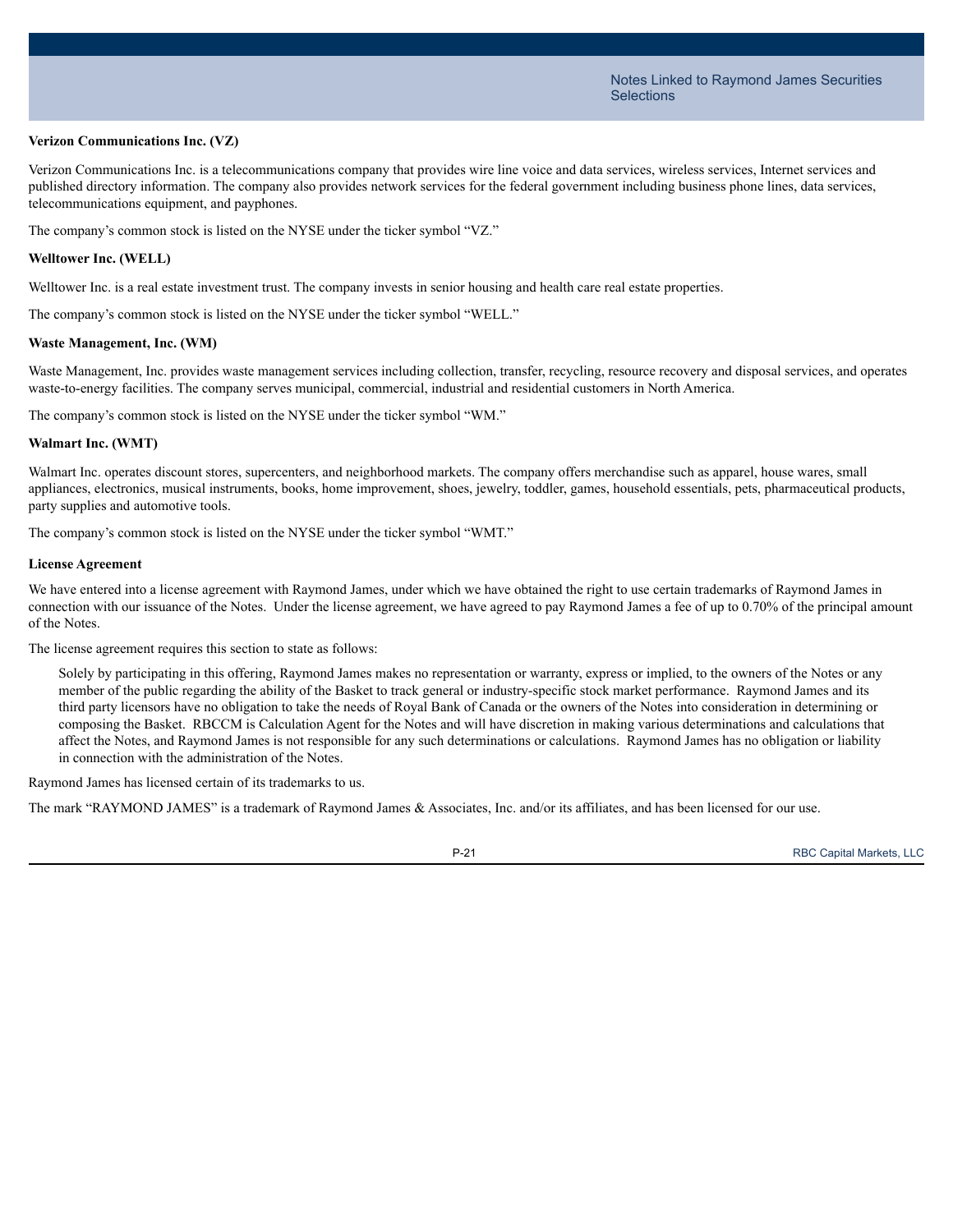## **SUPPLEMENTAL DISCUSSION OF U.S. FEDERAL INCOME TAX CONSEQUENCES**

The following disclosure supplements, and to the extent inconsistent supersedes, the discussion in the product prospectus supplement under "Supplemental Discussion of U.S. Federal Income Tax Consequences."

In the opinion of our special U.S. tax counsel, Ashurst LLP, it would generally be reasonable to treat the Notes as a pre-paid cash-settled contingent incomebearing derivative contract linked to the Reference Stocks for U.S. federal income tax purposes, and the terms of the Notes require a holder (in the absence of a change in law or an administrative or judicial ruling to the contrary) to treat the Notes for all tax purposes in accordance with such characterization.

Although the U.S. federal income tax treatment of the interest payments is uncertain, we intend to take the position, and the following discussion assumes, that such interest payments (including any interest payments made on or with the maturity date) constitute taxable ordinary income to a U.S. holder at the time received or accrued in accordance with the holder's regular method of accounting.

We refer you to the discussion in the product prospectus supplement under "Supplemental Discussion of U.S. Federal Income Tax Consequences— Supplemental U.S. Tax Considerations—Potential Application of Section 1260 of the Internal Revenue Code" for the consequences that may result under Section 1260 of the Code, including the possible recharacterization as ordinary income of any long-term capital gain (the "Excess Gain") recognized by a U.S. holder in respect of a Note and the possible interest charge applicable to any deemed underpayment of tax in respect of any Excess Gain to the extent such gain would have resulted in a gross income inclusion for such U.S. holder in taxable years prior to the taxable year of the sale or maturity of the Notes. Certain Reference Stocks in the Basket are the types of financial assets described under Section 1260 of the Code, and we note that the consequences arising under Section 1260 of the Code may apply to the Notes by reference to such Reference Stocks. Prospective investors are urged to consult with their tax advisors regarding the potential application of Section 1260 of the Code to their investment in the Notes.

#### **Non-U.S. Holders**

Under current Internal Revenue Service guidance, withholding on "dividend equivalent" payments (as discussed in the product supplement), if any, will apply to Notes that are issued as of the date of this pricing supplement if such Notes are "delta-one" instruments. Based on our determination that the Notes are deltaone instruments, non-U.S. holders will be subject to withholding on dividend equivalent payments, if any, under the Notes. We will not pay additional amounts in respect of any dividend equivalent withholding.

While the U.S. federal income tax treatment of the Notes (including proper characterization of the contingent interest for U.S. federal income tax purposes) is uncertain, U.S. federal income tax at a 30% rate (or at a lower rate under an applicable income tax treaty) will be withheld in respect of the contingent interest paid to a non-U.S. holder unless such payments are effectively connected with the conduct by the non-U.S. holder of a trade or business in the U.S. (in which case, to avoid withholding, the non-U.S. holder will be required to provide a Form W-8ECI). We will not pay any additional amounts in respect of such withholding. To claim benefits under an income tax treaty, a non-U.S. holder must obtain a taxpayer identification number and certify as to its eligibility under the appropriate treaty's limitations on benefits article, if applicable (which certification may generally be made on a Form W-8BEN or W-8BEN-E, or a substitute or successor form). In addition, special rules may apply to claims for treaty benefits made by corporate non-U.S. holders. A non-U.S. holder that is eligible for a reduced rate of U.S. federal withholding tax pursuant to an income tax treaty may obtain a refund of any excess amounts withheld by filing an appropriate claim for refund with the Internal Revenue Service. The availability of a lower rate of withholding or an exemption from withholding under an applicable income tax treaty will depend on the proper characterization of the contingent interest under U.S. federal income tax laws and whether such treaty rate or exemption applies to such contingent interest payments. No assurance can be provided on the proper characterization of the contingent interest for U.S. federal income tax purposes and, accordingly, no assurance can be provided on the availability of benefits under any income tax treaty. Non-U.S. holders should consult their tax advisors in this regard.



P-22 RBC Capital Markets, LLC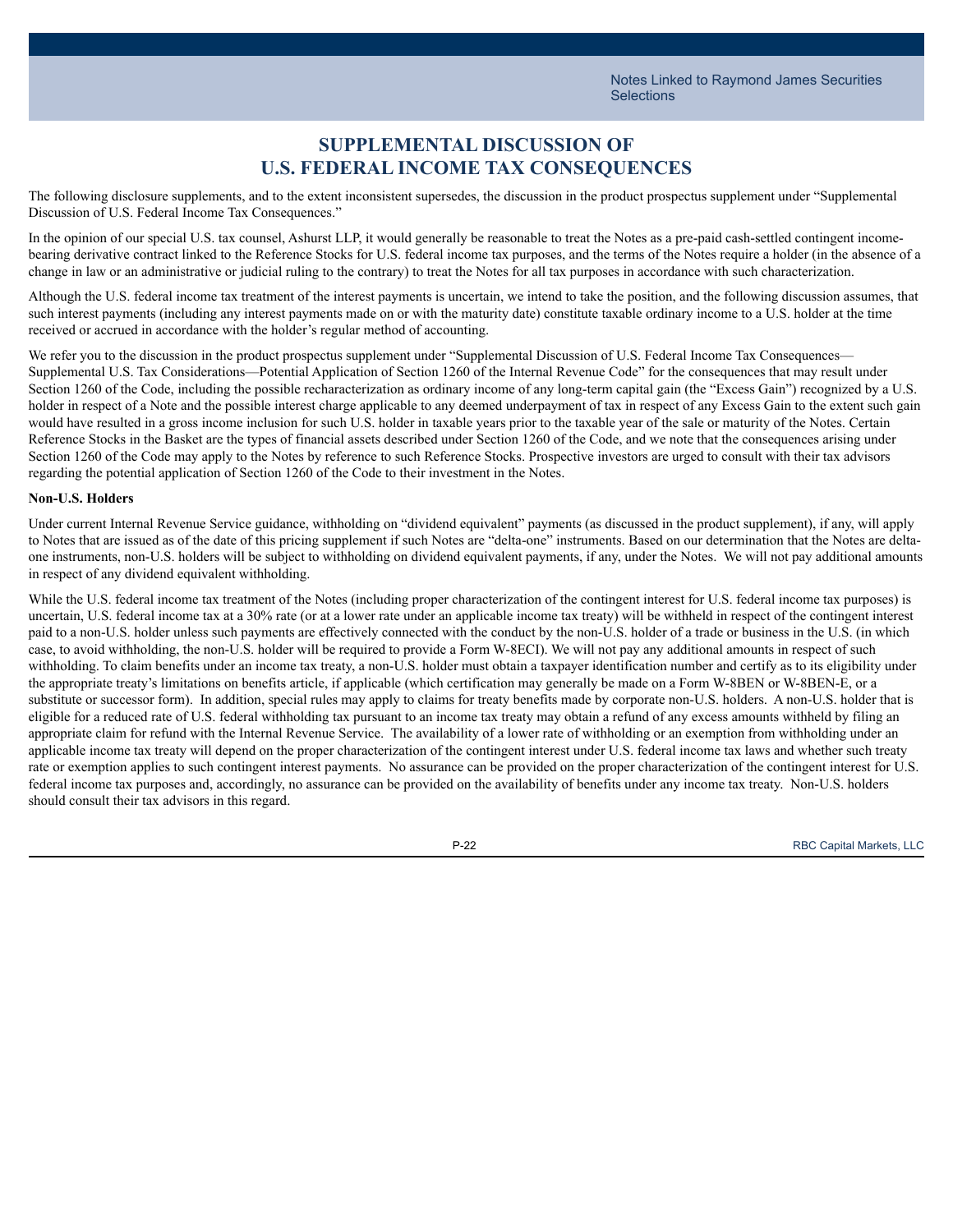It is possible that dividend equivalent payments on the Notes will exceed the contingent interest paid. Under such circumstances, a non-U.S. holder of the Notes may be subject to additional U.S. withholding tax at a 30% rate on the difference between the dividend equivalent payments and contingent interest. In addition, it is possible that we (or the applicable withholding agent) may determine that treaty benefits that may otherwise be applicable to contingent interest may not apply to withholding tax on dividend equivalent payments. It is also possible that a withholding agent will withhold under Section 871(m) with respect to the Notes, notwithstanding the withholding tax imposed on any contingent interest amounts, in which case the application of Section 871(m) to the Notes could significantly increase a non-U.S. holder's tax liability in respect of the Notes. We (or the applicable withholding agent) are entitled to withhold taxes on any payments treated as dividend equivalents without being required to pay any additional amounts with respect to amounts so withheld. A non-U.S. holder should consult its tax advisor regarding the possibility of additional withholding tax.

The Notes are not intended for purchase by any investor that is not a United States person, as that term is defined for U.S. federal income tax purposes. If investors that are not "United States persons" for U.S. federal income tax purposes acquire any Notes, such investors may incur U.S. tax obligations as a *result of owning such Notes.*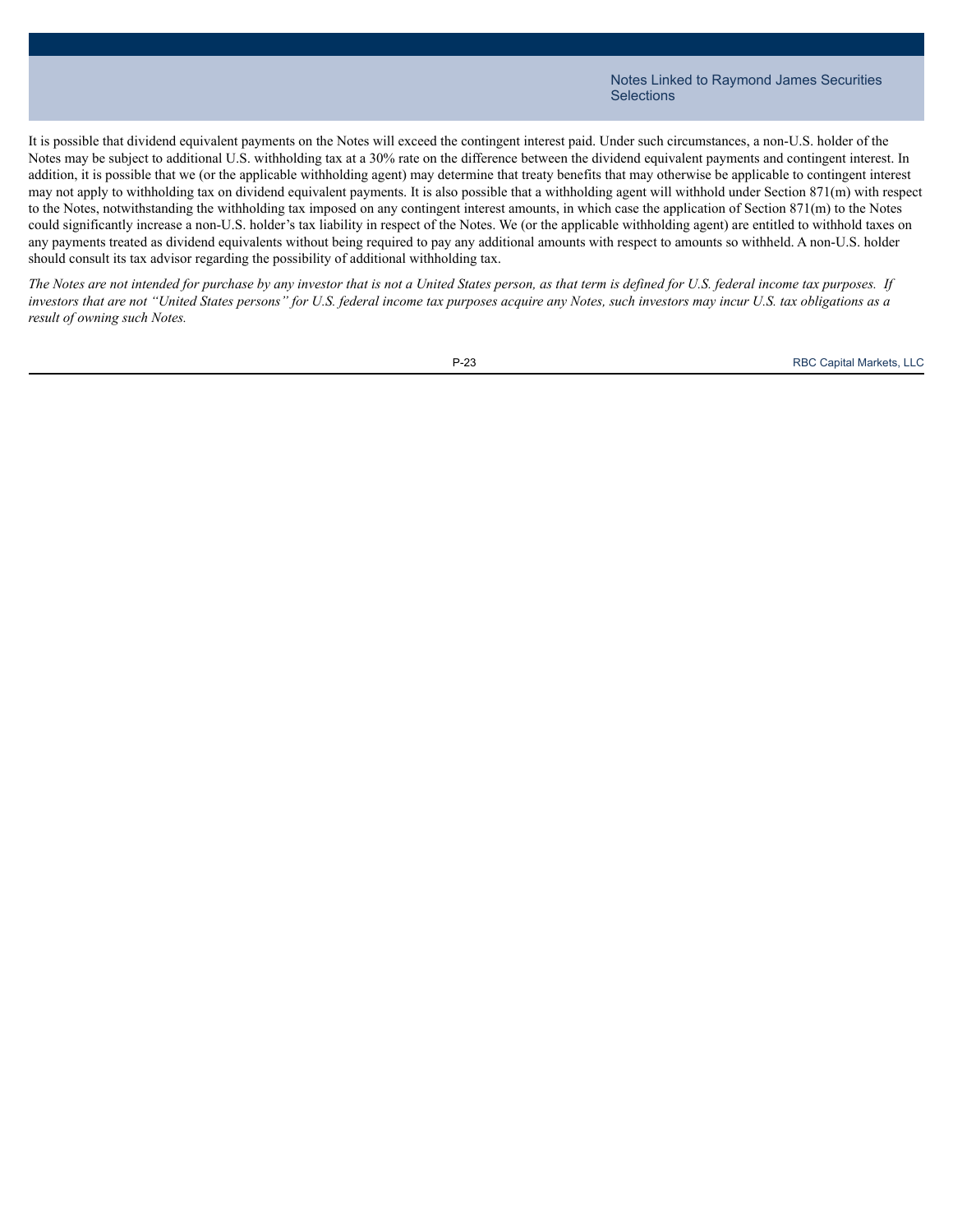## **SUPPLEMENTAL PLAN OF DISTRIBUTION (CONFLICTS OF INTEREST)**

We, either ourselves or through RBCCM as agent, have entered into an arrangement with Raymond James, in which Raymond James will act as an agent in connection with the distribution of the Notes. Such distribution may occur on or subsequent to the issue date. The Notes sold by Raymond James to investors will be offered at the issue price of \$1,000 per Note. Raymond James will receive the compensation set forth on the cover page of this pricing supplement.

Delivery of the Notes will be made against payment for the Notes on May 25, 2022, which is the third business day after the Trade Date. See "Plan of Distribution" in the prospectus. For additional information as to the relationship between us and RBCCM, please see the section "Plan of Distribution— Conflicts of Interest<sup>"</sup> in the prospectus.

We will deliver the Notes on a date that is greater than two business days following the Trade Date. Under Rule 15c6-1 of the Exchange Act, trades in the secondary market generally are required to settle in two business days, unless the parties to any such trade expressly agree otherwise. Accordingly, purchasers who wish to trade the Notes more than two business days prior to the original issue date will be required to specify alternative arrangements to prevent a failed settlement.

We may use this pricing supplement in the initial sale of the Notes. In addition, RBCCM or another of our affiliates may use this pricing supplement in a market-making transaction in the Notes after their initial sale. Unless we or our agent informs the purchaser otherwise in the confirmation of sale, this *pricing supplement is being used in a market-making transaction.*

## **STRUCTURING THE NOTES**

The Notes are our debt securities, the return on which is linked to the performance of the Basket. As is the case for all of our debt securities, including our structured notes, the economic terms of the Notes reflect our actual or perceived creditworthiness at the time of pricing. In addition, because structured notes result in increased operational, funding and liability management costs to us, we typically borrow the funds under these Notes at a rate that is more favorable to us than the rate that we might pay for a conventional fixed or floating rate debt security of comparable maturity. Using this relatively lower implied borrowing rate rather than the secondary market rate, is a factor that reduced the initial estimated value of the Notes at the time their terms were set. Unlike the estimated value that is set forth on the cover page of this pricing supplement, any value of the Notes determined for purposes of a secondary market transaction may be based on a different funding rate, which may result in a lower value for the Notes than if our initial internal funding rate were used.

In order to satisfy our payment obligations under the Notes, we may choose to enter into certain hedging arrangements (which may include call options, put options or other derivatives) on the issue date with RBCCM or one of our other subsidiaries. The terms of these hedging arrangements take into account a number of factors, including our creditworthiness, interest rate movements, the volatility of the Reference Stocks, and the tenor of the Notes. The economic terms of the Notes and their initial estimated value depend in part on the terms of these hedging arrangements.

The lower implied borrowing rate is a factor that reduced the economic terms of the Notes to you. The initial offering price of the Notes also reflects our costs to distribute and structure the Notes, our licensing fee to Raymond James, and our estimated hedging costs. These factors resulted in the initial estimated value for the Notes on the Trade Date being less than their public offering price. See "Selected Risk Considerations—Risks Relating to the Initial Estimated Value of the Notes—The Initial Estimated Value of the Notes Is Less than the Price to the Public" above.

### **VALIDITY OF THE NOTES**

In the opinion of Norton Rose Fulbright Canada LLP, the issue and sale of the Notes has been duly authorized by all necessary corporate action of the Bank in conformity with the Indenture, and when the Notes have been duly executed, authenticated and issued in accordance with the Indenture and delivered against payment therefor, the Notes will be validly issued and, to the extent validity of the Notes is a matter governed by the laws of the Province of Ontario or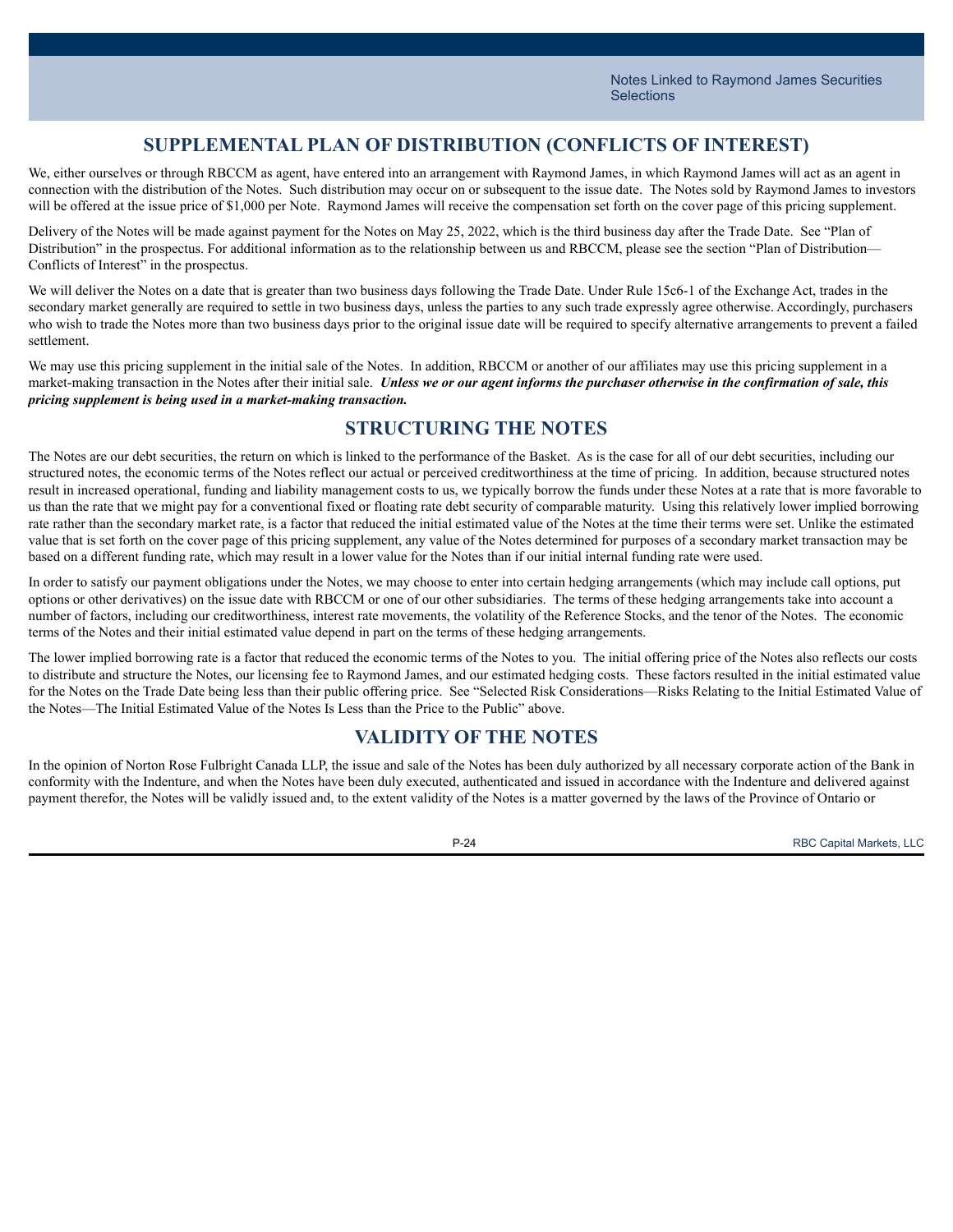Québec, or the laws of Canada applicable therein, will be valid obligations of the Bank, subject to equitable remedies which may only be granted at the discretion of a court of competent authority, subject to applicable bankruptcy, to rights to indemnity and contribution under the Notes or the Indenture which may be limited by applicable law; to insolvency and other laws of general application affecting creditors' rights, to limitations under applicable limitations statutes, and to limitations as to the currency in which judgments in Canada may be rendered, as prescribed by the Currency Act (Canada). This opinion is given as of the date hereof and is limited to the laws of the Provinces of Ontario and Québec and the federal laws of Canada applicable thereto. In addition, this opinion is subject to customary assumptions about the Trustee's authorization, execution and delivery of the Indenture and the genuineness of signatures and certain factual matters, all as stated in the letter of such counsel dated September 14, 2021, which has been filed as Exhibit 5.3 to Royal Bank's Form 6-K filed with the SEC dated September 14, 2021.

In the opinion of Ashurst LLP, when the Notes have been duly completed in accordance with the Indenture and issued and sold as contemplated by the prospectus supplement and the prospectus, the Notes will be valid, binding and enforceable obligations of the Bank, entitled to the benefits of the Indenture, subject to applicable bankruptcy, insolvency, fraudulent transfer, reorganization, moratorium and similar laws of general applicability relating to or affecting creditors' rights and subject to general principles of equity, public policy considerations and the discretion of the court before which any suit or proceeding may be brought. This opinion is given as of the date hereof and is limited to the laws of the State of New York. This opinion is subject to customary assumptions about the Trustee's authorization, execution and delivery of the Indenture and the genuineness of signatures and to such counsel's reliance on the Bank and other sources as to certain factual matters, all as stated in the legal opinion dated September 14, 2021, which has been filed as Exhibit 5.4 to the Bank's Form 6- K dated September 14, 2021.